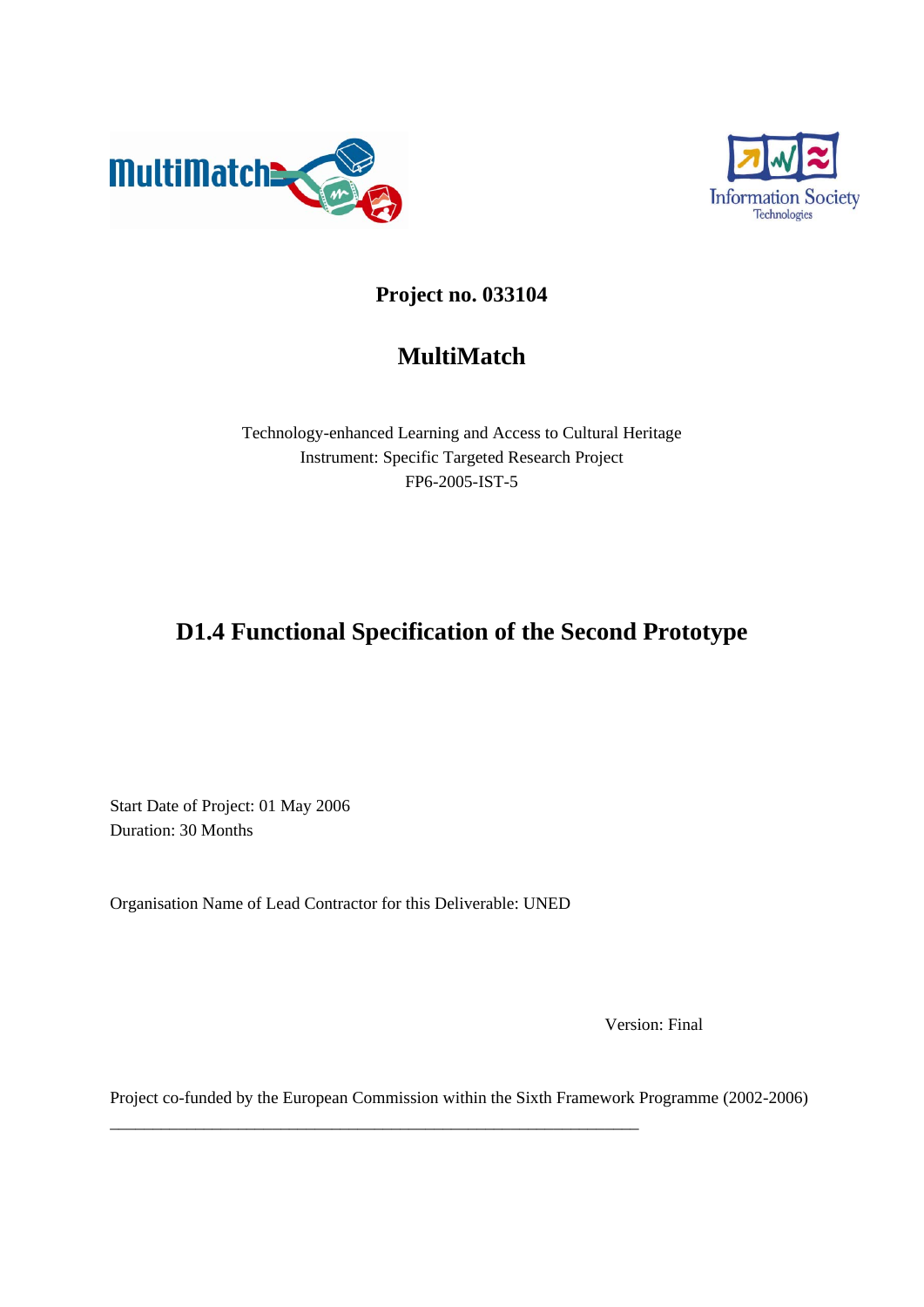



# **Table of Contents**

|                | <b>EXECUTIVE SUMMARY</b>                                                                                                                                                                                                                 | 4                                 |
|----------------|------------------------------------------------------------------------------------------------------------------------------------------------------------------------------------------------------------------------------------------|-----------------------------------|
| $\mathbf{1}$   | ACHIEVEMENTS OF THE FIRST PROTOTYPE                                                                                                                                                                                                      | 5                                 |
| $\overline{2}$ | MULTIMATCH SECOND PROTOTYPE. THE COMPLETE PICTURE                                                                                                                                                                                        | 5                                 |
| 2.1            | What will MultiMatch Index?                                                                                                                                                                                                              | 5                                 |
| 2.2            | Which Retrieval Functionalities Are Expected?<br>Search Interaction Levels in MultiMatch<br><b>Default Interaction Level</b><br>Log in and User Profile Specifications<br><b>Search Facilities</b><br><b>Meta Search Functionalities</b> | 6<br>$8\,$<br>8<br>11<br>11<br>12 |
| 2.3            | <b>Interface Functionalities</b>                                                                                                                                                                                                         | 12                                |
| 3              | FUNCTIONAL SPECIFICATIONS OF THE SECOND MULTIMATCH PROTOTYPE                                                                                                                                                                             | 13                                |
| 3.1            | <b>Content Selection and Preparation</b>                                                                                                                                                                                                 | 13                                |
| 3.2            | Multimedia/Multilingual Indexing and Information Extraction                                                                                                                                                                              | 14                                |
| 3.3            | Multimedia/Multilingual Information Retrieval                                                                                                                                                                                            | 16                                |
| 3.4            | User Interaction and Interface Design                                                                                                                                                                                                    | 17                                |
| 4              | <b>BIBLIOGRAPHY</b>                                                                                                                                                                                                                      | 18                                |
| 5              | ANNEX I. SECOND PROTOTYPE SPECIFICATION TABLES                                                                                                                                                                                           | 19                                |
| 5.1            | Contents, Crawling and Indexing Functionalities                                                                                                                                                                                          | 19                                |
| 5.2            | <b>Search Functionalities</b>                                                                                                                                                                                                            | 22                                |
| 5.3            | User Interaction and Interface Design                                                                                                                                                                                                    | 23                                |
| 6              | ANNEX II. FIRST PROTOTYPE ACHIEVEMENTS                                                                                                                                                                                                   | 25                                |
| 6.1            | Crawling and Indexing Functionalities                                                                                                                                                                                                    | 25                                |
| 6.2            | <b>Search Functionalities</b>                                                                                                                                                                                                            | 27                                |
| 6.3            | <b>Retrieval Functionalities</b>                                                                                                                                                                                                         | 28                                |
| 6.4            | <b>Interface Functionalities</b>                                                                                                                                                                                                         | 29                                |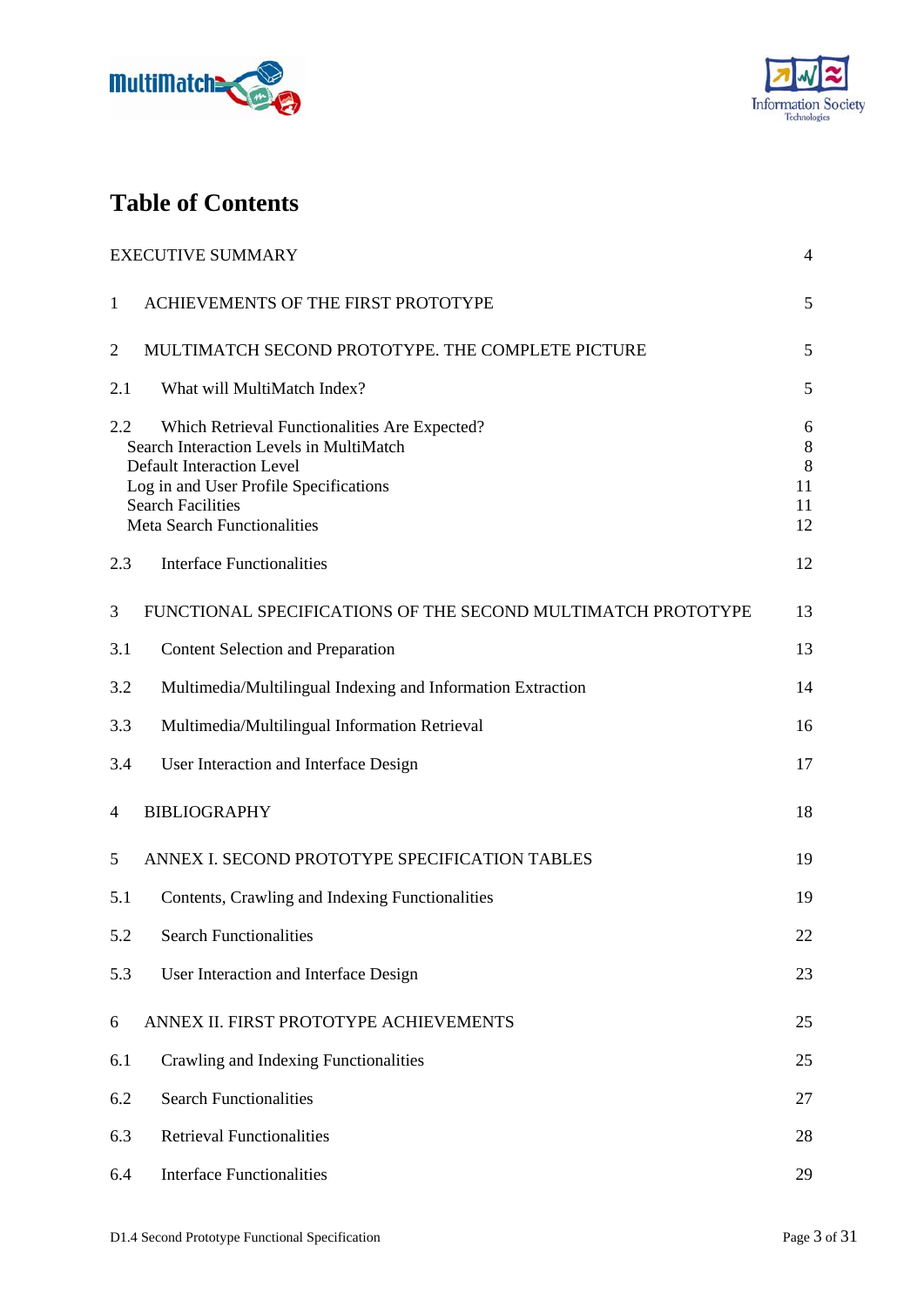



## **Executive Summary**

This document focuses on the definition of the Functional Specifications for the second prototype of the MultiMatch system. This second prototype is scheduled to be integrated and tested at month 27. In this document, we describe what the system is expected to do, rather than how, excluding the following topics from the specification of MultiMatch functionalities:

- User requirements, which have been input for this deliverable.
- Software engineering aspects such as the architecture of the system (discussed in WP3)
- Techniques, algorithms and data structures (WP4, WP5 and WP6)
- User interface design issues (WP6)
- Evaluation issues (WP7)

The document is based on five main sources:

- 1. The **MultiMatch project description** [4].
- 2. The **revision of the MultiMatch** *common vision*, which is the result of an internal project discussion that solves some ambiguities and issues which were left open in the technical description of the project, in order to reach a common consensus within the consortium members on the goals to achieve.
- 3. The **user requirements of the project** [2], which are the result of an extensive user survey among experts from three communities related to cultural material: experts from cultural heritage (CH) organisations, from educational institutions and from the tourism sector.
- 4. The **Functional Specification of the First Prototype** [1].
- 5. The **Review Report** for the first project period provided by the European Commission, which provides MultiMatch Consortium with a useful set of guidelines and recommendations to take into account for the second prototype.

The MultiMatch functional specifications attempt to be a reasonable intersection of these five sets of input. Using this information (i) we have identified the main functionalities expected for the final MultiMatch search engine, and (ii) we have specified which functionalities should be improved or discarded based on the lessons learned from the first prototype. Due to a conflict in [4] between the timing for evaluation of Prototype 1 (months  $15$  to  $18$ ) and the drafting of the Functional Specifications for Prototype 2 (months 13 to 15) we have not been able to use the results of the evaluation when formulating the second prototype functional specifications. However, we have taken into consideration all the feedback received from the extensive discussions had with various members of the user communities during the development of the first prototype.

During this second period the MultiMatch Consortium will explore novel approaches and techniques to enhance and improve cultural heritage information indexing, retrieval, accessing and visualization. These can be considered as research challenges (some of them still under discussion) and, as a consequence, there is not yet a commitment about which of them will be finally integrated. The aim of the Consortium is first to test the viability of such approaches (i.e. developing small applications and/or laboratory experiments) and then decide about their integration on the final system.

The structure of the document is the following. First we review the achievements on the first prototype. The functional specifications tables for the first prototype are revisited checking all the items which have been finally integrated or moved to the second prototype. Secondly we review the MultiMatch Complete Picture introduced in [1]. This common vision has been re-discussed and adapted based on the lessons learned from the first prototype and the new research goals for this second period. Finally, we describe the specific functionalities for the second prototype. This document has also two annexes where functional specifications for the second prototype and the achievements of the first prototype are listed in a tabular format.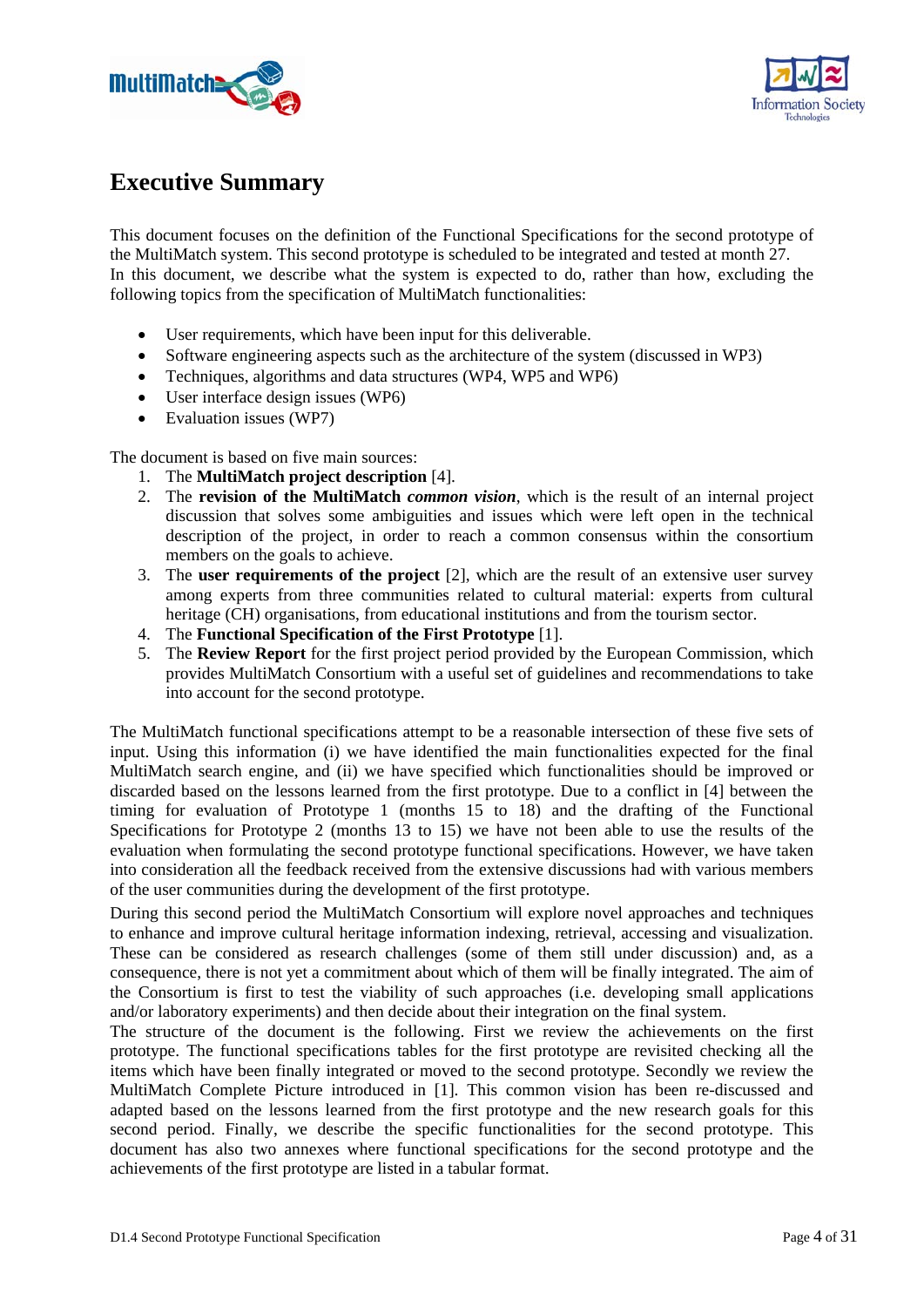



## **1 Achievements of the First Prototype**

The MultiMatch first prototype has faced the basic problems and research issues related with the development of a domain specific search engine. For this reason, within this first period, efforts have been focused on providing the system with a robust and reusable baseline which offers accurate indexing and retrieval mechanisms rather than on providing the system with novel research approaches.

The main achievements of the project so far can be checked in Appendix II, where functional specifications for the first prototype have been summarized in tabular format. These tables show the functionality implemented in this first period and that moved to the second prototype or discarded.

# **2 MultiMatch Second Prototype. The Complete Picture**

This section shows the revised common vision of MultiMatch initially introduced in [1]. Some points have been kept while others have been modified and revisited to best suit the new MultiMatch needs identified for this second period.

MultiMatch is intended to be a Web search engine in the cultural domain. To specify its functionality it is necessary to address the following issues:

- **What is MultiMatch going to index?** Which are the types of web sources that will be accessed via the MultiMatch search engine? How large and representative will the volume of data indexed within the scope of the project be?
- **What are the retrieval functionalities of MultiMatch?** This is the core of the MultiMatch functionality. In what ways will the system provide access to the indexed data?
- **What types of user/programming interfaces will be made available on MultiMatch search services?** We will list here the interfaces that will be provided by the system (a user interface and an application program interface) and the set of intended facilities they should provide.

The second part of this deliverable describes the specific set of functional specifications planned for the second prototype and also presents them as a check-list with priorities ready to be used and refined in the development of Deliverable 3.3 (Task 3.4-Detailed Specification of Second Prototype) and the implementation of the second prototype.

## **2.1 What will MultiMatch Index?**

The **main source** of information stored in the final system will be publicly accessible web material related to cultural heritage. Specifically, MultiMatch will focus on crawling and indexing material under URLs from:

- Cultural heritage sites (such as museums or cultural institutions).
- Educational sites related to cultural heritage (such as universities).
- Tourism information sites (The indexing of these sites into MultiMatch will be optional).
- Encyclopaedic sources (such as *Wikipedia<sup>1</sup>* ).

1

<sup>1</sup> http://www.wikipedia.org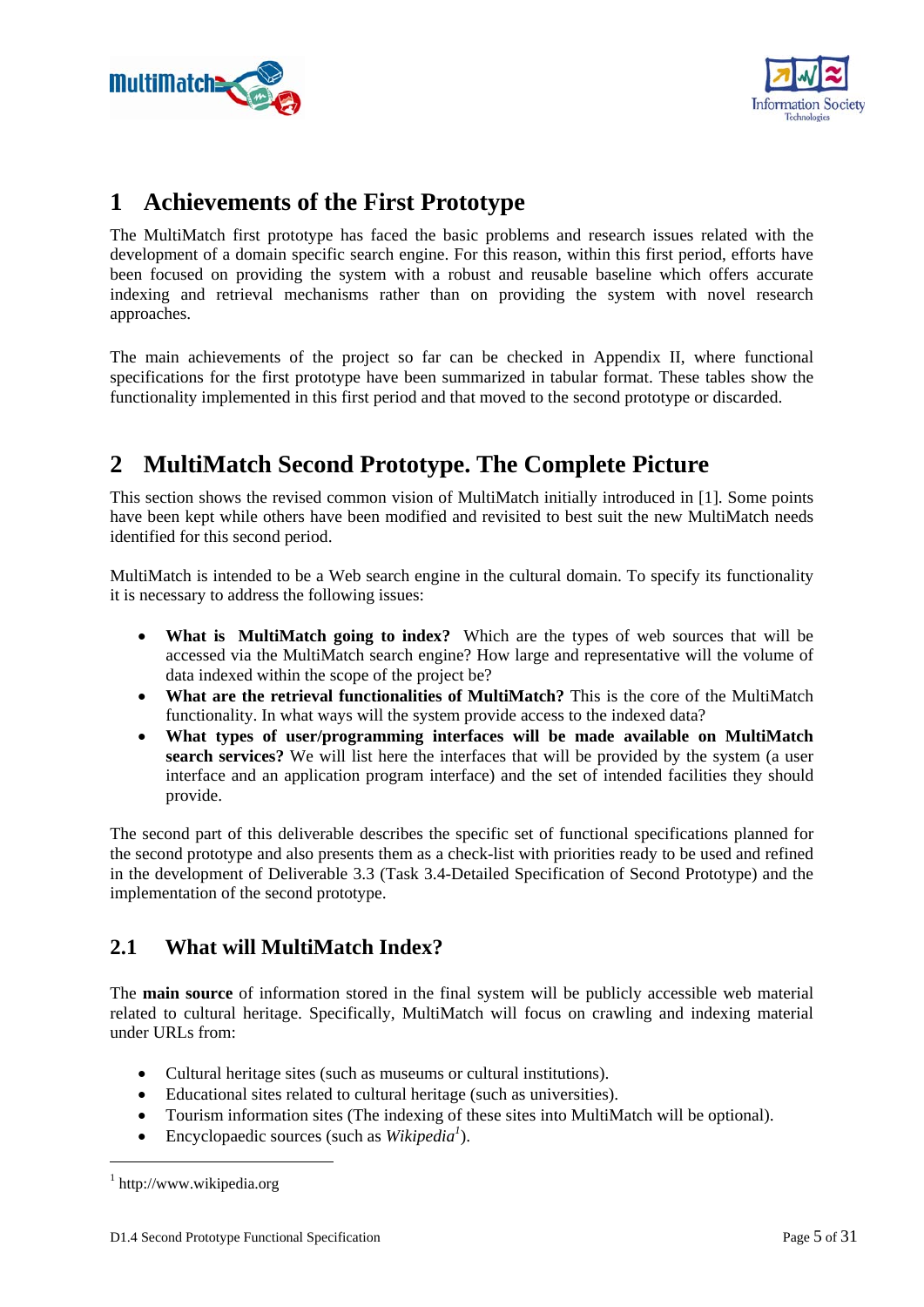



- IPR Protected cultural heritage materials owned by specific organizations such as Alinari, Sound and Vision and Biblioteca Virtual Miguel de Cervantes.
- $\bullet$  OAI<sup>2</sup> compliant resources.
- External sources accessible via proprietary APIs such as Google, Yahoo, Blinkx, etc.
- RSS feeds from authoritative cultural web sites (such as museums or cultural sections of main European newspapers). These feeds will include podcasts and, when possible, vodcast.

However, we will apply some restrictions:

- 1. The crawl will focus on English, Spanish, Dutch and Italian sources, plus German and Polish in the second prototype.
- 2. Any web page with cultural heritage contents will be suitable to be indexed by MultiMatch although we will focus primarily on material created or supported with public funds, which should consist of high quality contents.
- 3. The system will attempt to identify and index images, videos and audio sources with a cultural value from crawled web content, such as portraits, photographs of artists and works of art, educational videos, etc. Logos, navigational icons, etc. will automatically be discarded from document indexing as much as possible.
- 4. Crawling will be sufficiently extensive to test the validity of the MultiMatch approach in reallife searching scenarios.

## **2.2 Which Retrieval Functionalities Are Expected?**

MultiMatch is expected to retrieve what can be called **cultural objects**. A cultural object can be defined as an information unit which refers to any item of society's collective memory including print (books, journals, newspapers), photographs, museum objects, archival documents, audiovisual material. This piece of information can be built and displayed in different ways which will be studied and discussed by the Consortium during this second period.

For instance, it could be possible to distinguish between **atomic cultural objects** and **compound digital objects.** An atomic cultural object could be defined as a single image, a web page, an audio file or a video file which can be located through an URL, while a compound digital object could be defined as a more complex piece of information composed by information combined from different sources. In this last case, compound digital objects should provide the user with summarized information about a cultural entity (such a painter, a sculptor, a place, a painting, etc.) and, when possible, some URLs to specific atomic cultural objects where this information could be expanded. The MultiMatch metadata schema designed for the first prototype points in this direction, making it possible to build this information based on information extraction techniques which will be explored during this second period.

Dealing with cultural objects in MultiMatch also implies that the way of defining how items are viewed could depend on the user profile, the type of search performed or the personal MultiMatch customization.

Figures 1 and 2 show two alternative views of cultural objects in MultiMatch. Figure 1 shows an atomic cultural object (which is rendered showing an snippet plus some extra information such as the source category) which links with a web page about *Van Gogh* works, while Figure 2 shows a compound cultural object which summarizes some information about *Van Gogh*.

1

<sup>&</sup>lt;sup>2</sup> Open Archive Initiative: http://www.openarchives.org/ Example: MICHAEL (http://www.michael-culture.org/)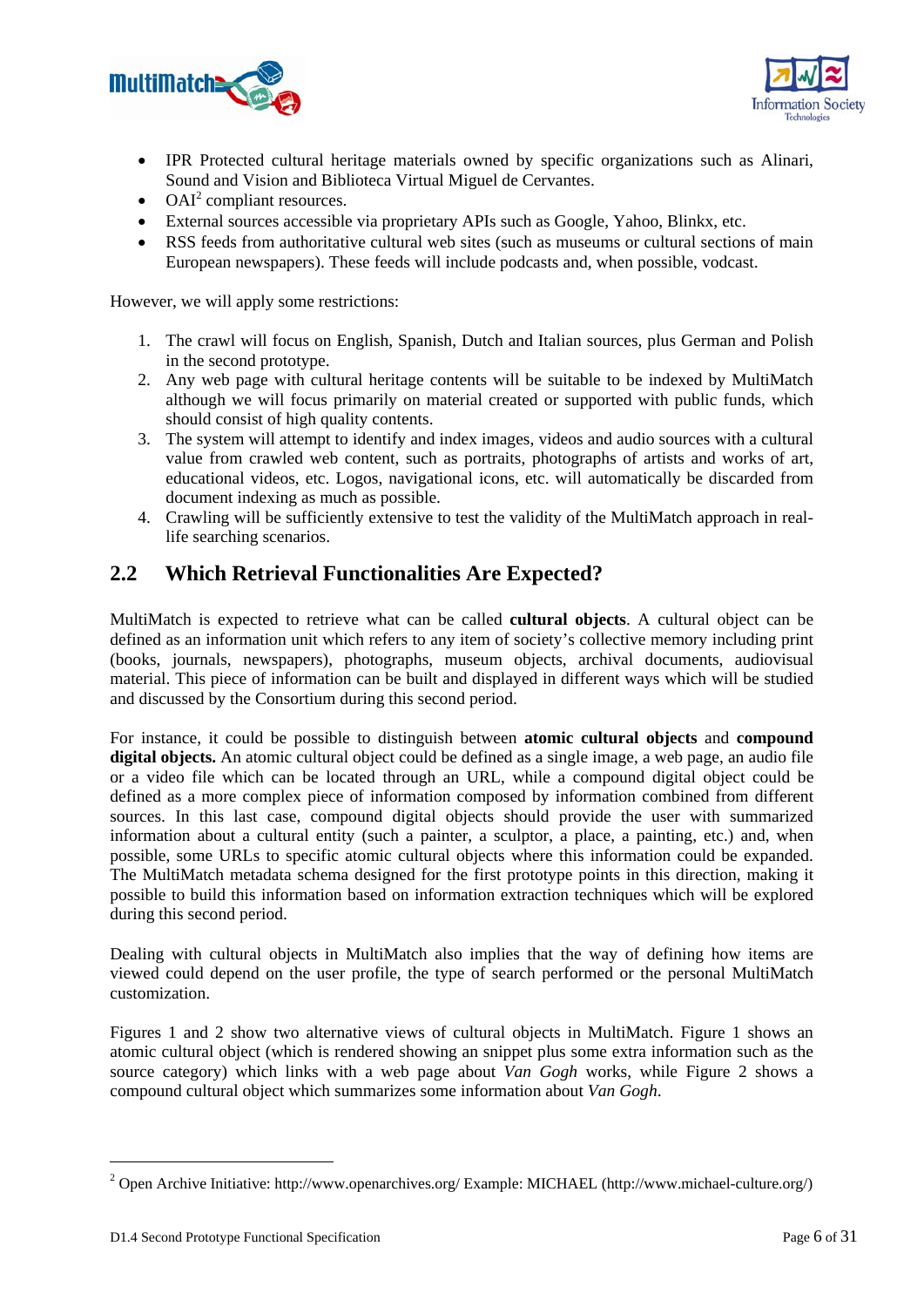



The Vincent van Gogh Gallery The scroll "Birds and Flowers of the Four Seasons" (1808) is one of his most highly regarded works, as is the screen "Stream amid Summer and Autumn Flowers" www.vanooghgallery.com/artistbios/Sakai Hoitsu.html - 12k - Cached - Similar pages - Source Category: Cultural Heritage Institution

Figure 1. Atomic cultural object about a Van Gogh's resource created using title plus snippet plus extra information such as the page source (cultural heritage site)



**Figure 2.** Compound cultural object which describes Van Gogh based on extracted metadata.

Users will be provided with a browsing capability allowing them to navigate the MultiMatch collection using, among others, a web directory-like structure based on the MultiMatch ontology.

All search facilities will be **translingual**, i.e. the user will formulate queries in a given language and retrieve results in all languages covered by the prototype. According to the user's language profile, results in unknown languages will be returned in a way that is interpretable by the user, e.g. with a document surrogate or associated keywords in the user's preferred language. Multilinguality has several implications from the point of view of the design of the user interface, which constitutes a further research objective in itself and is not discussed here (see WP6 documentation for details on multilingual features addressed for the second prototype). However, the list of specifications for the second prototype (at the end of this deliverable) includes basic specifications which are intended to cover the most general functionalities for the system interface that will be discussed in WP6.

Apart from **multilinguality** and **multimediality**, the most prominent feature of MultiMatch is that its search capabilities will go beyond simple resource matching and ranking, and will involve **information extraction** and **text mining** techniques. These techniques will allow MultiMatch to build and index the *cultural objects* described above. One of the main goals of this document is to determine what types of information needs (from the broad spectrum covered by users of CH information) will be covered by the MultiMatch prototype as a proof-of-concept on the use of such techniques for web search.

From the expert users survey [1] we can conclude that experts commonly tend to classify searches for information about creators (authors) and creations (works of art and masterpieces) as their most common search tasks. Therefore, in MultiMatch we have initially decided to focus two types of specialized searches on **creators** and **creations**, although specialized searches focused on other relevant categories can also be explored and discussed during this second period.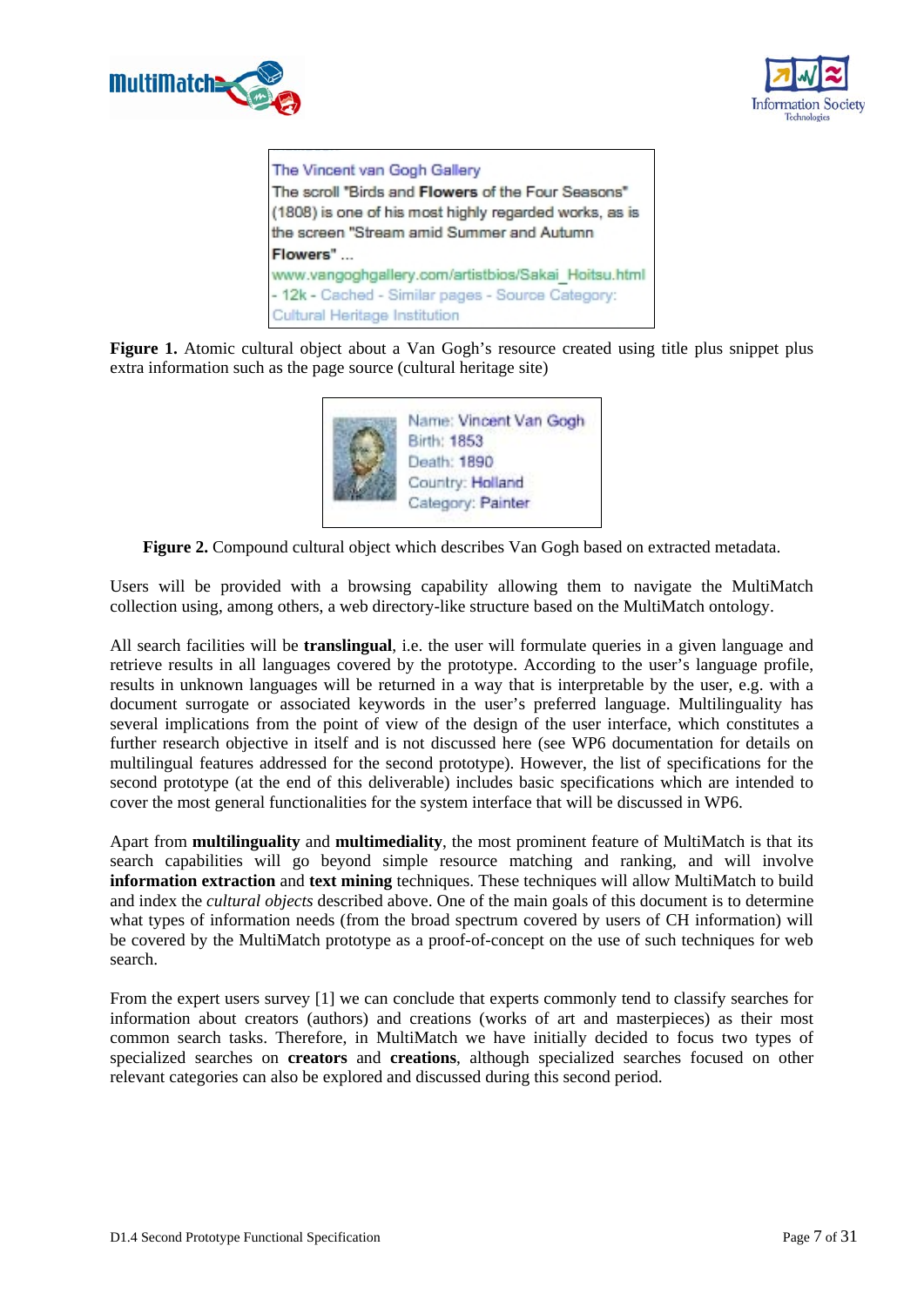



#### **Search Interaction Levels in MultiMatch**

In MultiMatch we can differentiate between two main **search interaction levels**:

- **A default/overview MultiMatch search level** where no assumption is made on the user's query and MultiMatch retrieves information from all indexed materials. Given a general query, MultiMatch will retrieve all the cultural objects which best suit the user's needs. Ranking and classification of these results will be also performed by the MultiMatch system. The default search level can be understood as a level where the user wants to have a general idea of what the MultiMatch system can offer for a general query but does not need to perform specialized operations such as video or audio browsing, image similarity search, etc. In this way, the default search level will provide the user with an initial set of atomic and compound cultural objects which could be deeply explored and refined using the specialised levels.
- **A set of specialized interaction levels**. These allow the user to query MultiMatch specific search services (for instance, video, audio or image search) and retrieve all the relevant information available via the selected search service. The use of these specialised levels give the user access to specialised features which can be used to drive specific media browsing or search results refinements that are not allowed in the default search level. The specialized interaction level can be understood as a level more focused on expert users which not only want a set of search results but also a set of tools/functionalities to explore and browse the retrieved information.

Both search levels will include two different search modes to drive users' queries:

- **A default mode** where MultiMatch will adjust and select the main search parameters for the user (i.e. source and target languages, query types, filters, etc.).
- An advanced mode where MultiMatch will allow the user to select and adjust all the search parameters and customize his profile. This advanced mode will also provide the user with a set of tools to perform metadata based searches which allow the user to query MultiMatch using any combination of the MultiMatch metadata schema fields (i.e. such as digital libraries query systems).

The first prototype has been focused on the development of the basic indexing and search functionalities (such as robust solutions for multilingual text, image, audio and video retrieval) but it has not faced the creation of compound cultural objects. In this second period MultiMatch will use these results as a baseline to address more complex issues, mainly related with the indexing and retrieval of compound cultural objects to improve search results and to provide the user with much more information rendered and displayed in sophisticated ways.

#### **Default Interaction Level**

As described above, the default interaction level will allow the user to query MultiMatch using its different search services at the same time. Search results will be combined and rendered to properly show the retrieved information to the user in an appropriate fashion.

The default search level must be understood as a way for the users to express their search needs when they want an overview of the MultiMatch contents but they do not want to deal with complex search functionalities associated to a specific media. This interaction level involves the retrieval of atomic and compound cultural objects which will be shown to the user using different visualization paradigms. Rankings used to order this information may consider different sources of information: **query-sensitive** such as content matching (i.e. frequency of the query terms in the retrieved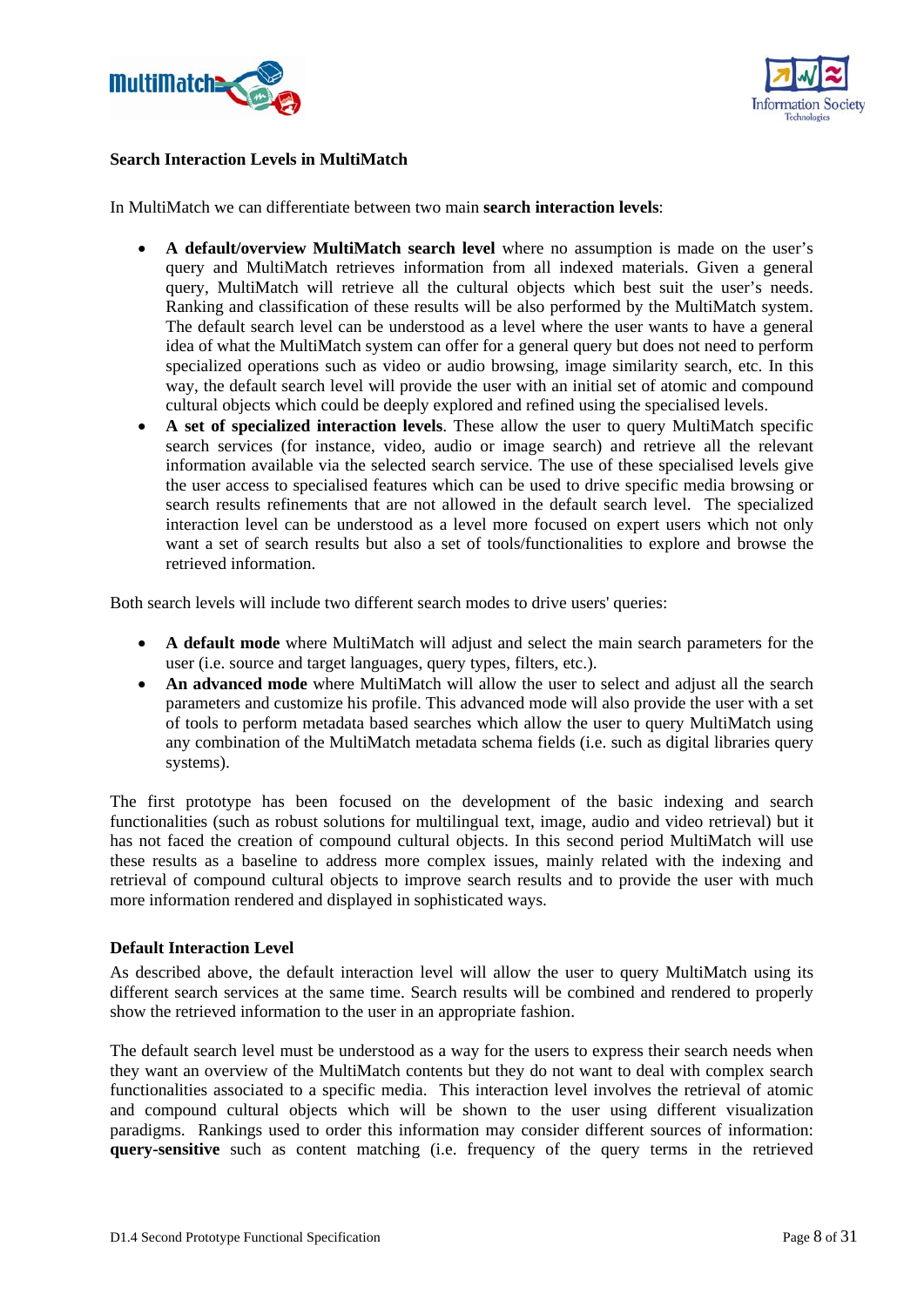



documents), **absolute criteria** such as popularity (i.e. most cited creators, links to pages about the creator, most queried creator) or **freshness** (i.e. presence in the most recent news feeds).

#### **Specialized Interaction Level**

MultiMatch will also provide users with a specialized interaction level which will allow them to directly query specific search services such as creators/creations search engine, audiovisual search or browsing service. Retrieved results will be rendered according to the search service queried, and shown to the user using specialized interfaces.

The following subsections describe the MultiMatch approach to support the specialized search in the final version.

- **Creators/Creations Search.** The general idea of this specialized search level is that, for a given type of cultural entity (creator/creation) plus (optionally) free text**,** the user can query the MultiMatch system to retrieve all the information available about it (e.g. the user can query the MultiMatch system about *Van Gogh* and then retrieve all the information available about the painter). As described before, MultiMatch architecture is focused on indexing not only standalone resources, such as web pages, images, audio or video (atomic cultural objects), but also on compounding and indexing complex cultural objects based on mined and extracted information from different sources. In this way, creators/creations search exploits these complex indexes to provide the user with a more understandable representation of the retrieved information which can be used by the user to browse and explore relevant information. Although it is still under discussion and it can be considered a research issue, creators/creations specialized search should provide the user with the following information:
	- o **MultiMatch cultural objects** (atomic and/or compound) information related to the query which could be also organized according to certain categories such as biographical data (i.e. resources with information about a creator's life), news/events (i.e. RSS feeds related to a creator) or works of art (i.e. the text in case of a poem, an image if it is a painting, sculpture, building, etc.), or reviews (i.e. texts in which the artwork is the subject) or news (i.e. related RSS feeds). Also, for creators it should be desirable to provide a list of creations and cultural heritage sites related with the creator and for creations, a list of cultural heritage sites where the creation is exhibited or reviewed.
	- o **Alternative ways of exploring creator/creation related information.** MultiMatch should create relations between cultural objects to allow the user to browse and discover information related with his current search. A representation of the relationships between the current creator/creation queried and all the closely related neighbours should improve knowledge about the creator/creation's context. Term clouds can be used to provide the user with relevant information about terms/phrases more or less strongly related to the creator/creation queried. Finally, timelines can provide the user with valuable information about creator/creation impact across time.
- **Audiovisual Search.** This type of information can be considered as multimodal, which implies that pure visual contents (images and videos) are also related with spoken contents, associated metadata, and texts describing the contents. Searching for multimedia content will thus often require fusion and multimodal merging of features at various levels of search. The MultiMatch system will provide three different specialized searches on multimedia contents:
	- o **Image Search.** MultiMatch will offer the possibility of retrieving still images and video keyframes based on text and image queries using multimodal searching. Also image relevance feedback can also be used to locate relevant images based on visual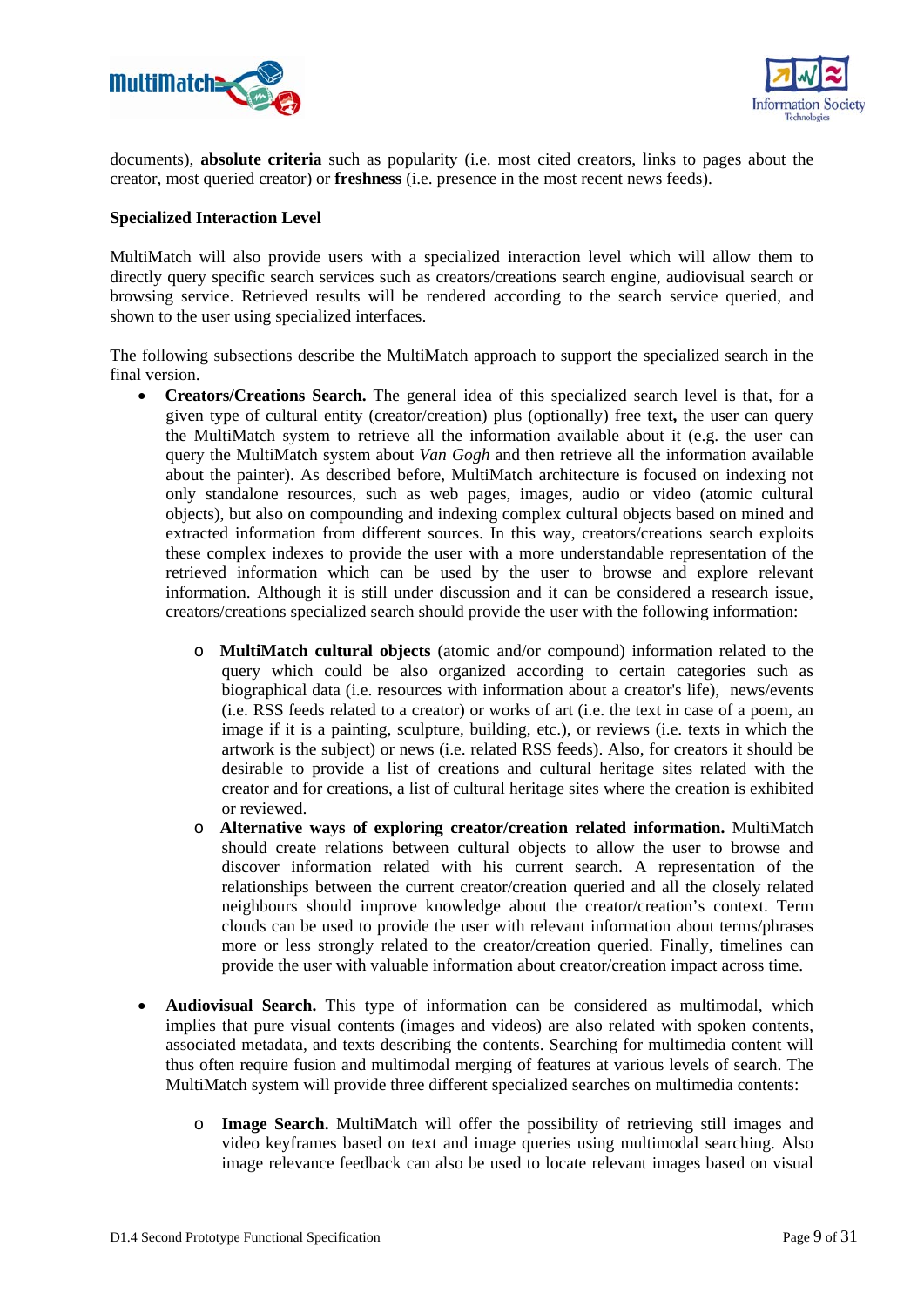



content. The retrieved image list will give access to: image thumbnails, original images, sources of the images and its relevance level.

- o **Video Search.** MultiMatch will offer the possibility to search for video contents using text queries and also image queries. As for the image search, multimodal search will be applied to improve the retrieval performance and the user will be provided with a set of representative keyframes used to either identify relevant video for playback or as a simple static summary which may be sufficient to satisfy their information need. We envisage that it will also be possible to search video based on associated ASR-generated transcripts of the video's soundtrack.
- o **Audio Search**. Users will be able to perform audio search to retrieve audio documents and also video documents by way of their speech tracks. An index built from these transcripts will make audio search possible.

From the user perspective, audiovisual search will operate as follows. The user will submit a free text query. Audiovisual documents relevant to this query (i.e. containing the query in the speech recognition transcript) will be shown, allowing the user to start playing the audio or video document before the occurrence of the first query word. The speech recognition transcripts will not be displayed to the user since practice has demonstrated that users find speech recognition transcripts (typically error ridden) to be more confusing than helpful. Also we will explore the possibility of showing snippets from the audio transcript. In the second prototype, the speech recognition vocabulary will be domain-adapted using information from either the production metadata of the audio or from the Internet context (html or rss feeds) in which the audio occurs. Also planned for the second prototype is post-recognition error correction. Both methods hold promise for improvement of audio search precision and recall.

- **Browsing Functionality.** Users will be able to directly explore the MultiMatch indexes without posing queries, by using a number of browsing facilities:
	- 1. Creators and creations will be classified according to the MultiMatch ontology. In this way, it is expected that the user can navigate and explore a cultural heritage knowledge space, accessing atomic and compound cultural objects. For instance, using this approach, the user could easily find all the authors related to a specific art period.
	- 2. Authors and works of art will also be listed alphabetically to allow the user to deal with MultiMatch contents in an authority list fashion.
	- 3. As a complementary way of browsing within MultiMatch, users will be able to navigate and explore the contents using the alternative representations attached to the specialised searches.

When interacting with a retrieval engine, users are normally perusing a particular need for information, rather than merely randomly gathering information on a topic. Bearing this in mind, browsing a fixed document structure or one adapted to previous search history or user preferences may be inefficient for the user in satisfying their current information need. They may be required to follow many irrelevant links (since they cannot know with certainty where the link will lead based on anchor text, thumbnail images, etc) or to view large amounts of non-relevant content within individual documents or objects (where the content fulfilling their information need is embedded with a large amount of non-relevant material). MultiMatch proposes to explore a search-based novel approach of focused browsing. Analogous to focused crawling, where the content collected for indexing is selected based on topically relevant criteria, focused browsing will bias the selection and presentation of content towards material more likely to be relevant to the user's information need. Selection and presentation will be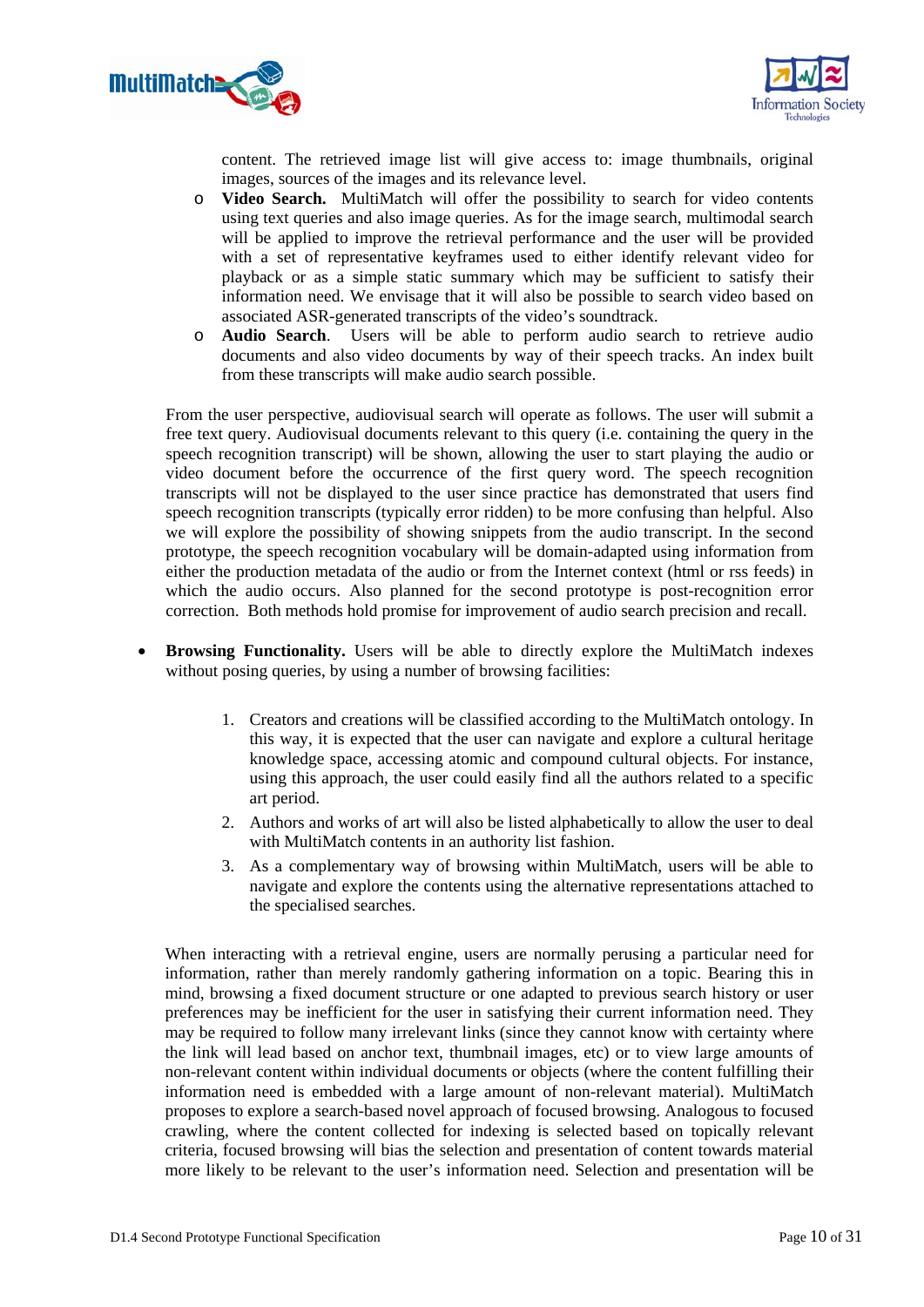



based on the current search query and the users' interactions with content presented to them so far for this search (explicit indications of relevance or based on links followed while browsing the available content). Thus while browsing within content organised using the MultiMatch ontology or other content organisation, the user may be presented with summary snippets of documents based on the focus of their search thus far and links to other related content may be highlighted based on the likely relevance of the destination of the link to the information need. Such summaries and link markings will be updated dynamically based on the user's continuing search activity as they continue to explore the available information. By selecting content for presentation to the user and highlighting links to other content based on their relationship to the users' current search query, focused crawling aims to improve the efficiency of user access to relevant material and their overall satisfaction with their search experience.

The MultiMatch entry page can also be used to display alternative classifications of the MultiMatch contents using, for instance, popularity criteria. Rankings can be made with both user logs and index size. Again, a focused browsing approach could customize this MultiMatch home page according to the user's needs and profile.

#### **Log in and User Profile Specifications**

MultiMatch is planned as a web search engine to be used without any **log in** requirement. In this way, users can directly connect to MultiMatch and perform their queries as they do with general search engines.

However, in order to provide the user with more accurate search results and browsing facilities, MultiMatch will implement **log in** and **create account** features. **The create account** facility will allow the user to register in MultiMatch defining a set of features (such as preferred languages, user profile, search preferences, filtering, etc.) which could be used by default in MultiMatch to properly tailor search results to the user needs (for instance a university lecturer may register as an educational user and perform searches oriented to this specific profile). Logging in to MultiMatch will also activate some search specific functionalities such as:

- **Search history**. This stores previous user searches. It is still under discussion if the system will automatically store queries performed by the users (allowing them to make a post filtering to discard those not relevant) or whether users will manually perform this activity at search time saving only those queries really relevant for them.
- **Workspace facility**. This allows the user to save pointers to relevant resources and cultural items retrieved on previous searches for future references.

Not logging in to MultiMatch does not imply a restricted access to its search services (the user will be able to perform all the types of searches described above) but will have a reduced possibility of customizing search results.

Proprietary indexed contents will be provided to the users as low quality files (i.e. a low resolution image in the case of images, a short and low resolution video in the case of videos and a fragment of the whole text in the case of texts) with the corresponding link to the vendor site, allowing them to buy or to access the full contents using the specific selling or accessing policies of each content provider.

#### **Search Facilities**

Besides the default text box, the MultiMatch search engine will feature advanced search facilities which include those most highly rated in the user survey: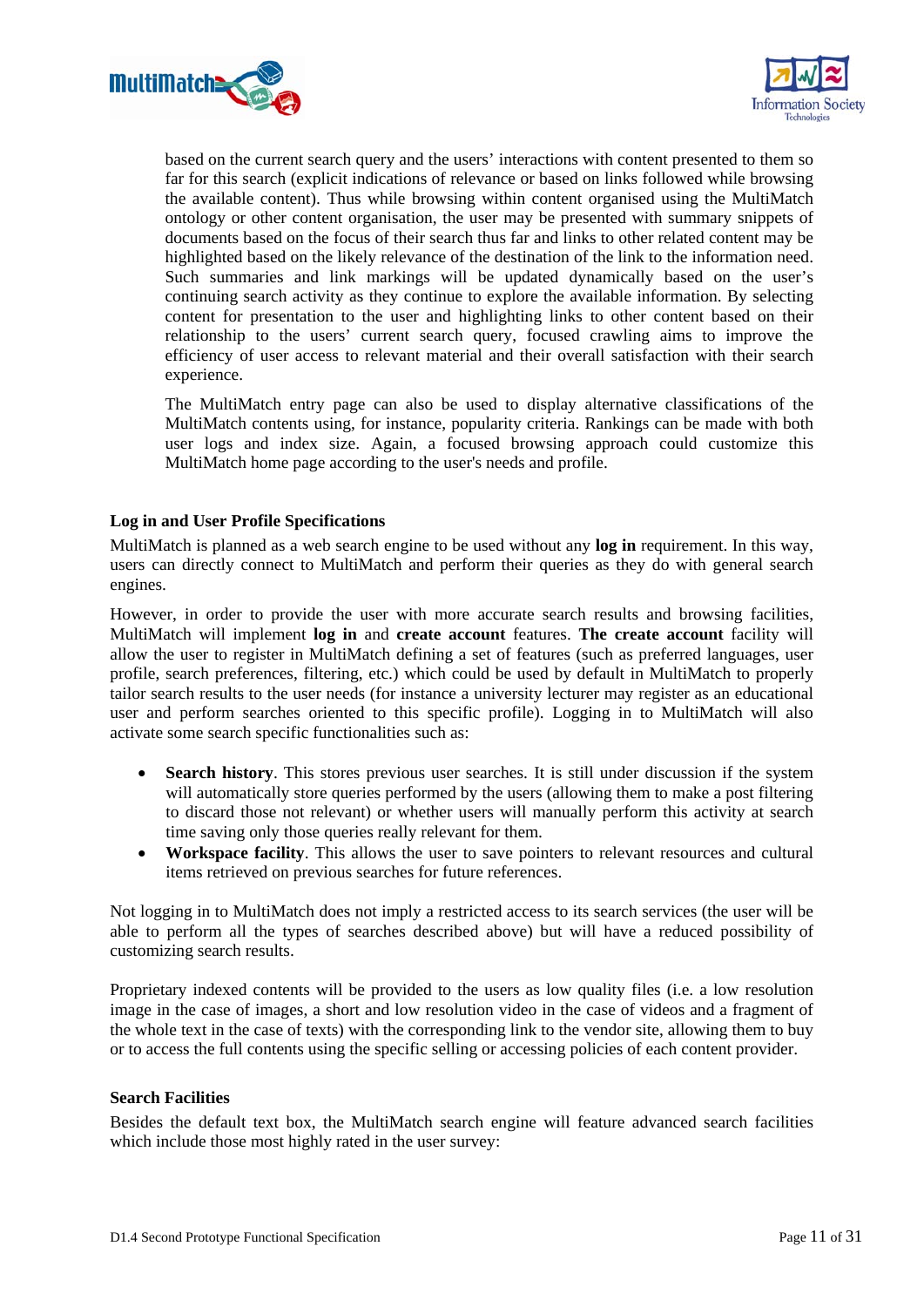



- **Boolean search facilities**. To include in the results only those resources that fit into the Boolean expression. This feature can be easily adapted to both types of queries defined above.
- **Field search**. As users dealing with cultural heritage are familiar with database searches, this functionality will allow the users to type their queries using fields similar to when searching databases.
- **Relevance Feedback**. This allows users to launch new searches based on a query automatically built using the text information stored in those documents considered to be relevant to the user. The MultiMatch second prototype will also enhance and improve the basic image relevance feedback implemented for the first prototype.

Other advanced search features will be set either as search preferences or at query time:

- **Filter by language.** Any combination of processed MultiMatch languages.
- **Filter by type of file**. This will retrieve only those resources which are of a specific file type (e.g. html, pdf, jpg, ppt, gif, avi, etc)
- **Filter by date.** This will retrieve only those resources which fit into a specific publishing date range (e.g. from 12-10-2005 to current date)
- **Filter by size.** This will retrieve only those resources which fit into an specific size range (e.g. not greater than 500 kb)

Some additional features will be set only as search preferences relating to the user profile. The most relevant features are the **user's language skills**: native language(s), active/passive/unknown languages, preferred query language(s), etc.

#### **Meta Search Functionalities**

According to the user survey, general search engines are one of the most used resource finding strategies for CH experts. Therefore, for both search interaction levels we will aggregate results from these sources. Live results from Google, Yahoo or other sources will be combined and clustered using specialized techniques that will exploit the internal MultiMatch indexes to organize the search results.

## **2.3 Interface Functionalities**

MultiMatch will have several interfaces:

- **A web-based user interface.** All the MultiMatch functionalities will be shown via a full web application which will be highly configurable and where registered users should be able to organize MultiMatch search services in their own way (suppressing and adding result boxes or search fields from all main search interfaces). There will be default interface configurations for education, CH and tourism search profiles.
- Set of simple web interfaces. It is also planned to provide a set of simple web applications which exploit specific MultiMatch functionalities as standalone services, being accessible through different URLs. A clear isolation of web services, allowing individual and very specific tasks, will make this task possible. Independent interfaces not only provide users performance with simpler applications but also ease the evaluation of specific functionalities within the complex MultiMatch architecture during the development process.
- **An API (Application Programming Interface) providing web services for third-party applications.** As one of the main goals of MultiMatch is to disseminate the findings and results of the project, it is planned to provide the external users with a set of APIs which ease the creation and personalisation of MultiMatch services in their own web sites.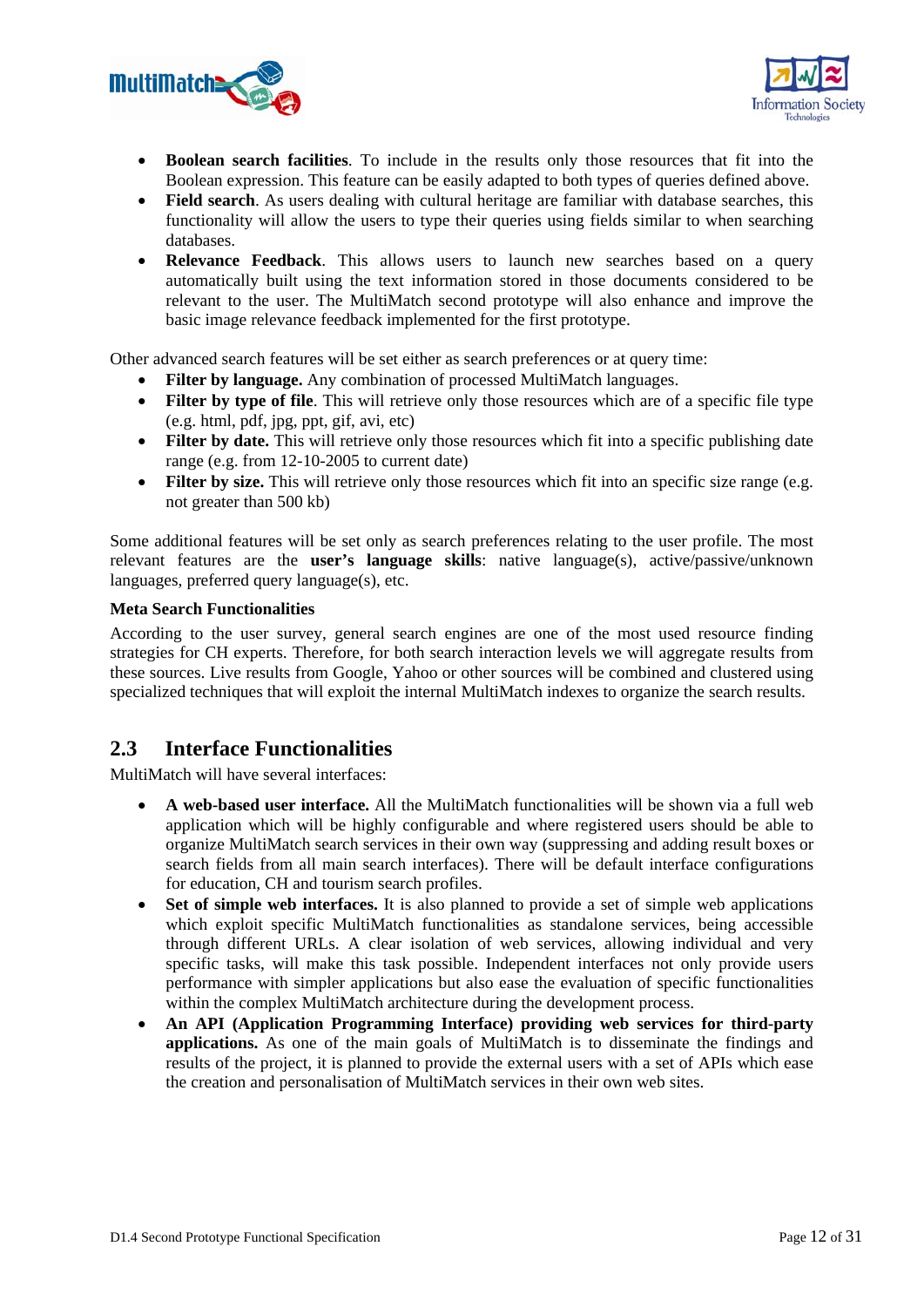



## **3 Functional Specifications of the Second MultiMatch prototype**

This section summarizes the set of new functionalities expected for the second prototype in order to support the goals proposed in the previous section. A complete list of specifications with their priorities can be found on Appendix I of this document.

## **3.1 Content Selection and Preparation**

The second MultiMatch prototype will use the source contents crawled and indexed for the MultiMatch first prototype enhanced with new contents provided by third party content providers, aggregated from external CH sources and extracted from news feeds as well. It is also planned for this second prototype to extend the number of languages covered by MultiMatch to **German** and **Polish**.

Specifically, the set of contents that MultiMatch will be able to store and retrieve will be the following (see also [3] for a detailed explanation):

- **Web Pages.** Web contents crawled and indexed for the first prototype will be reused and updated if necessary. Focused crawlers will also spider the web to automatically identify and index new web contents on the Cultural Heritage domain. Specifically, for this second prototype, web page crawling will target the 500,000 pages listed as success indicator in the DoW [4]. This will include the extended white list crawl, and information gathered from RSS feeds in English, Spanish, Dutch, Italian, German and Polish languages.
- **Wikipedia.** Wikipedia contents crawled and indexed for the first prototype will be reused and updated if necessary. Also, the wiki pages in the new languages (German and Polish) and their images will be crawled and added to the MultiMatch indexes.
- **Proprietary contents provided by Alinari, Sound and Vision and Biblioteca Virtual Miguel de Cervantes partners.** Proprietary text, image, audio and video contents indexed for the first prototype will be reused. Also, each content provider will increase the number of resources provided to the consortium as shown in Table 3.1
- **OAI Compilant Resources.** MultiMatch will also index Open Archive Initiative compliant contents. Specifically we will focus on MICHAEL (Multilingual Inventory of Cultural Heritage in Europe) and TEL (The European Library) contents.
- **News Feeds.** As a new and experimental information source for the second prototype, MultiMatch will index a set of cultural heritage news feeds identified from authoritative cultural heritage sites and cultural sections of newspapers. Domain specific news feeds are a dynamic information source which can provide users with updated information about cultural events (e.g. exhibitions, book releases, conferences, etc.). Although including news feeds into MultiMatch is an exciting challenge, it also has some technical drawbacks mainly related with crawling, identification, indexing and classification of such items which implies identifying towards relevant RSS sources able to provide authoritative and non redundant information. For this reason, the first task to accomplish RSS integration will be a study of currently available sources and its feasibility to be integrated within the search engine.
- **External Resources.** As a last information source, external search resources will be integrated into MultiMatch. The idea is not only to provide MultiMatch users with search results taken from MultiMatch indexes, but also with a set of resources retrieved from external sources which are not previously indexed and classified by the system in order to complement the information delivered to the user. Again, this is a challenge as there are many ways of managing this information and the way in which it is going to be aggregated to the original MultiMatch result set is still under discussion. As candidate search sources to be considered we can note the following: General Search Engines (such as Google or Yahoo!), current and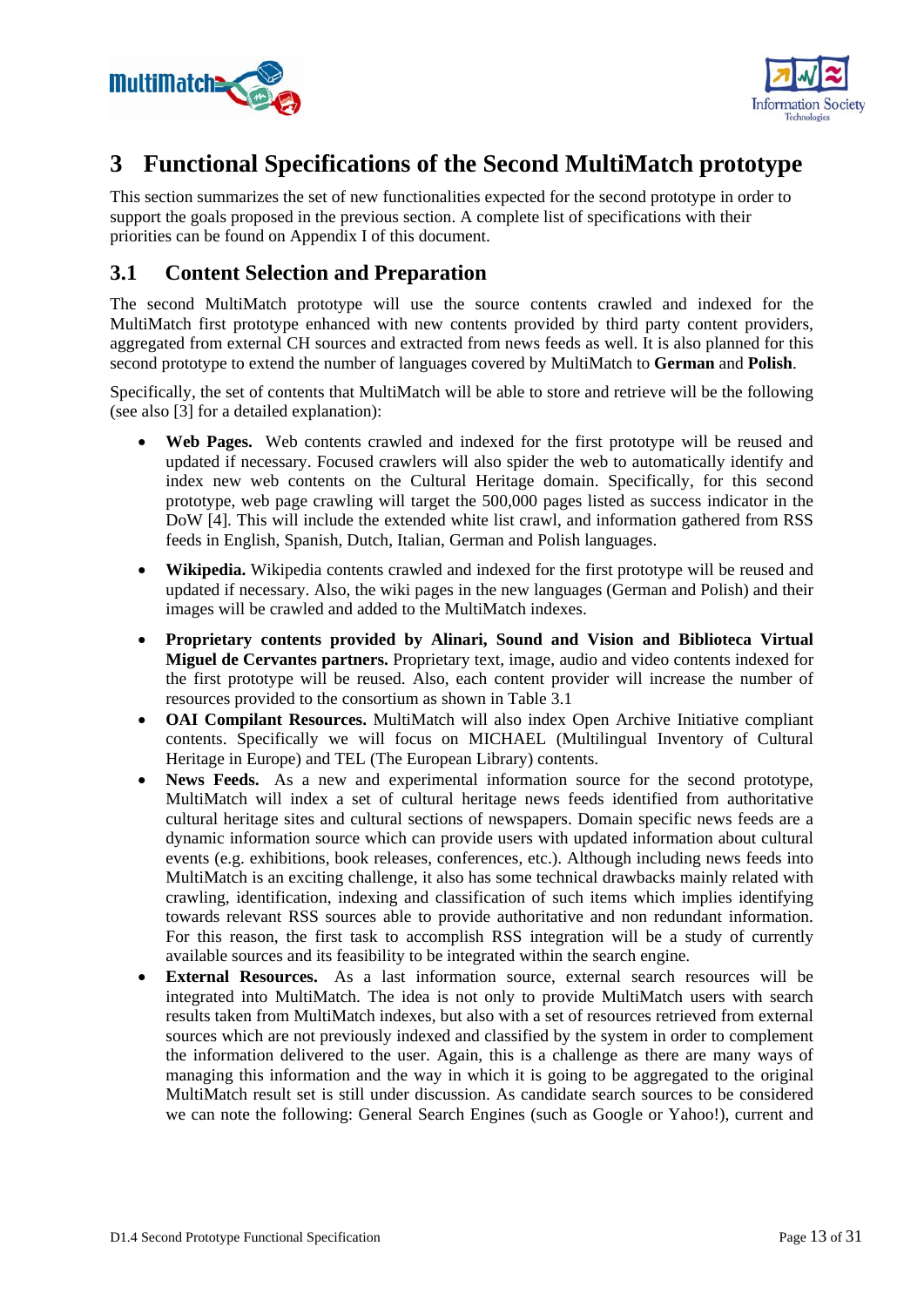



under development initiatives (such as the Dutch  $CATCH<sup>3</sup>$  program) or media specific meta search engines (such as Blinkx).

The first prototype development included the design of a metadata schema to meet the needs of MultiMatch and which covers the main aspects to be taken into account for the indexing, retrieving, organizing and browsing tasks. During the first period all the efforts were focused on the development of this schema and its global coherence, not being possible to fully populate it (i.e. only simple mappings were performed from proprietary data to the MultiMatch metadata). One of the main challenges for the second prototype is to define the conventions that will dictate how automatically generated metadata is going to be added and accommodated to the MultiMatch metadata schema in order to describe the set of CH objects in the MultiMatch system. The MultiMatch metadata schema will be revised, if necessary, to incoporate the new requirements derived from new content sources such as news feeds.

File formats supported by the 2nd MultiMatch prototype will be the following:

- **MIME types:** plain, html, xml. For text documents.
- **MIME types:** mpeg, xwav. For audio documents.
- **BMP, JPG, GIF, TIFF and PNG.** For still image documents.
- **MPEG1.** For video documents.

| Alinari          | 5,000 still images (jpg)                                                                   |
|------------------|--------------------------------------------------------------------------------------------|
| <b>BVMC</b>      | 7,000 texts (articles, books, etc.)<br>1,500 web pages                                     |
|                  |                                                                                            |
| Sound and Vision | 900 videos (mpeg-1. $\sim$ 300 hours)<br>metadata of the programma catalogue in<br>$XMI$ . |
|                  | thesaurus of names, places and keywords in<br><b>RDF</b>                                   |
|                  | Between 5.000-9.000 texts from the Beeld en<br>Geluid wiki                                 |
|                  |                                                                                            |

#### **Table 3.1.** New contents provided by MultiMatch content providers

## **3.2 Multimedia/Multilingual Indexing and Information Extraction**

In the second prototype, a crawl of cultural heritage material on the Internet will be carried out that will serve to expand the collection of material harvested from the Internet for prototype one. This crawl concentrated on collecting internet content whose information value is independent of time, i.e. static material. The first prototype used a semi-manually generated white list to drive the crawler to collect material from specific domains related to cultural heritage. In the second prototype, this crawl will be extended to collect additional material. For the purpose of the project, this material will be

1

<sup>&</sup>lt;sup>3</sup> Continuous Access to Cultural Heritage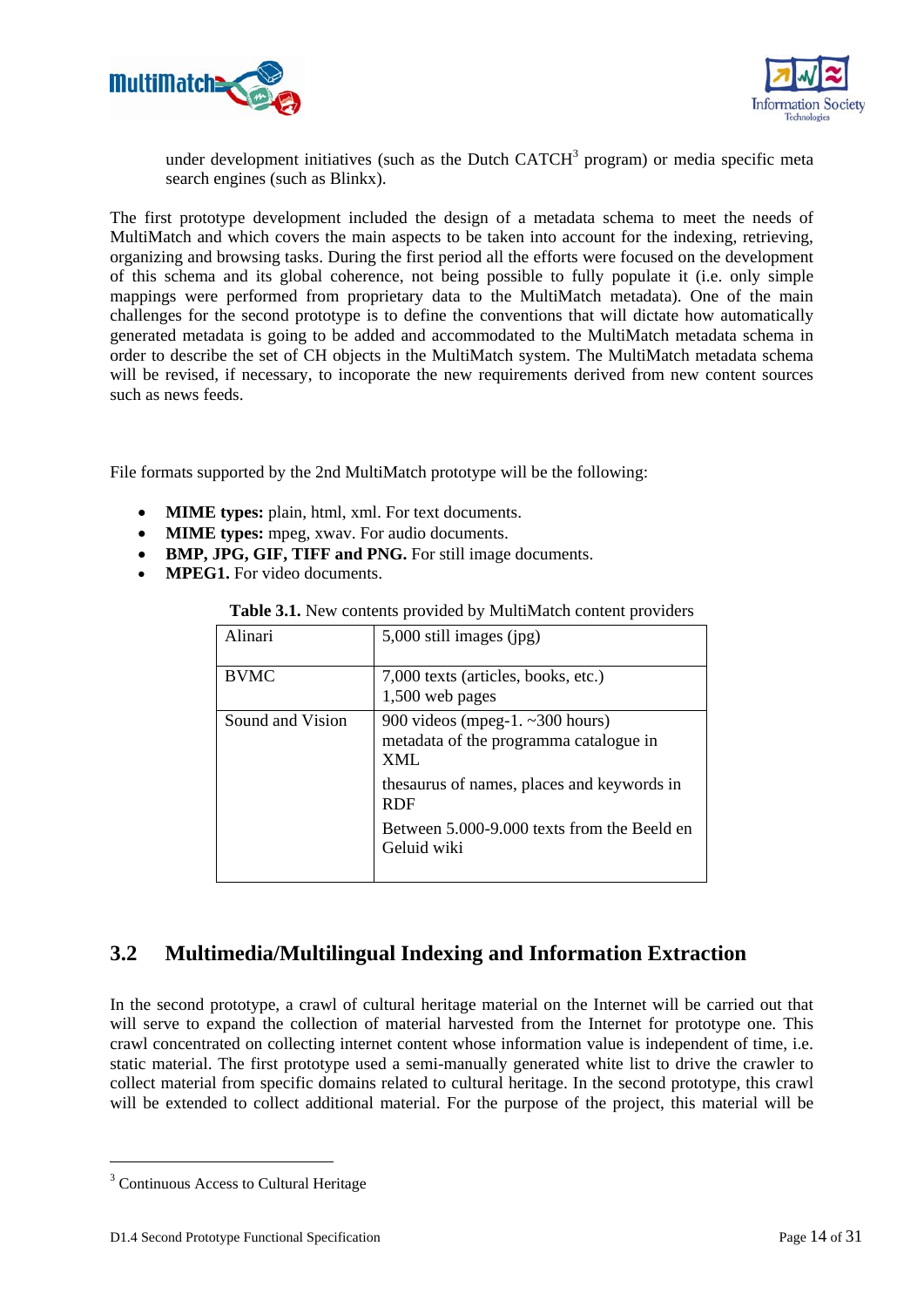



considered to be persistent across time, which seems a reasonable assumption for CH-domain material.

In addition to crawling additional (conventional) Internet content in the CH domain, the second prototype will also extend the crawling activities to gathering RSS-feed-based content. RSS-feed based content in the CH domain can be expected to contain time-sensitive information, such as information about exhibitions and news. RSS-feed based content will be stored in supplementary timesensitive indexes. Regular updates will be scheduled. A mechanism to keep the full index fresh can always be added in a post-project exploitation phase, and does not have a specific research value itself.

Regarding indexing, the MultiMatch second prototype will provide the following functionalities:

#### • **Text Indexing:**

- o Standard CLIR indexing methods (tokenization, language dependent morphological normalization techniques such as lemmatization or stemming, language independent techniques such as character n-gramming).
- o Improvement and augmentation of techniques used in the first prototype. For instance, it is planned to explore the use of n-gram indexing as a means of examining language independent indexing and retrieval.
- o New indexing resources will be needed for additional languages.
- o Classifiers will be trained to classify web documents putting pages into categories by subjects. The main topics on which MultiMatch will concentrate on will be periods/styles of art and creators. These topics will be drawn from previously existing lists, in particular the **Getty** thesauri. Classifiers will be also trained to discover relations between web pages and Wikipedia articles and they will steer the focused crawler.

#### • **Image indexing:**

- o Based on image feature extraction and metadata indexing.
- o External images coming from web pages or wikipedia will be also indexed. Image annotation based on related text should be possible, e.g. related text from a page or anchor texts pointing to web images.

### • **Speech indexing:**

- o ASR applied to generate transcripts from speech. For this second prototype, only German will be considered as a new language to be indexed as speech.
- o Metadata associated with speech (if available) will be indexed.
- o To deal with noisy transcripts we will use sub-word indexing terms, including syllables and n-grams
- o It is expected to apply text tiling techniques to audio, so that audio segments homogeneous with respect to topic can be retrieved.
- o It is also expected to include indexing mechanisms to allow rapid audio browsing (may be using term clouds).
- o The MultiMatch second prototype will focus on Sound and Vision video material and on CH themed podcasts on the Internet.
- o Internet audio is characterized by sparseness of associated metadata. We will enrich metadata by training classifiers that can take sparse metadata and speech transcripts and produce class labels. Class labels will be topics, and we will especially focus on creators and periods/styles. Additionally, for dynamic audio sources (podcast) we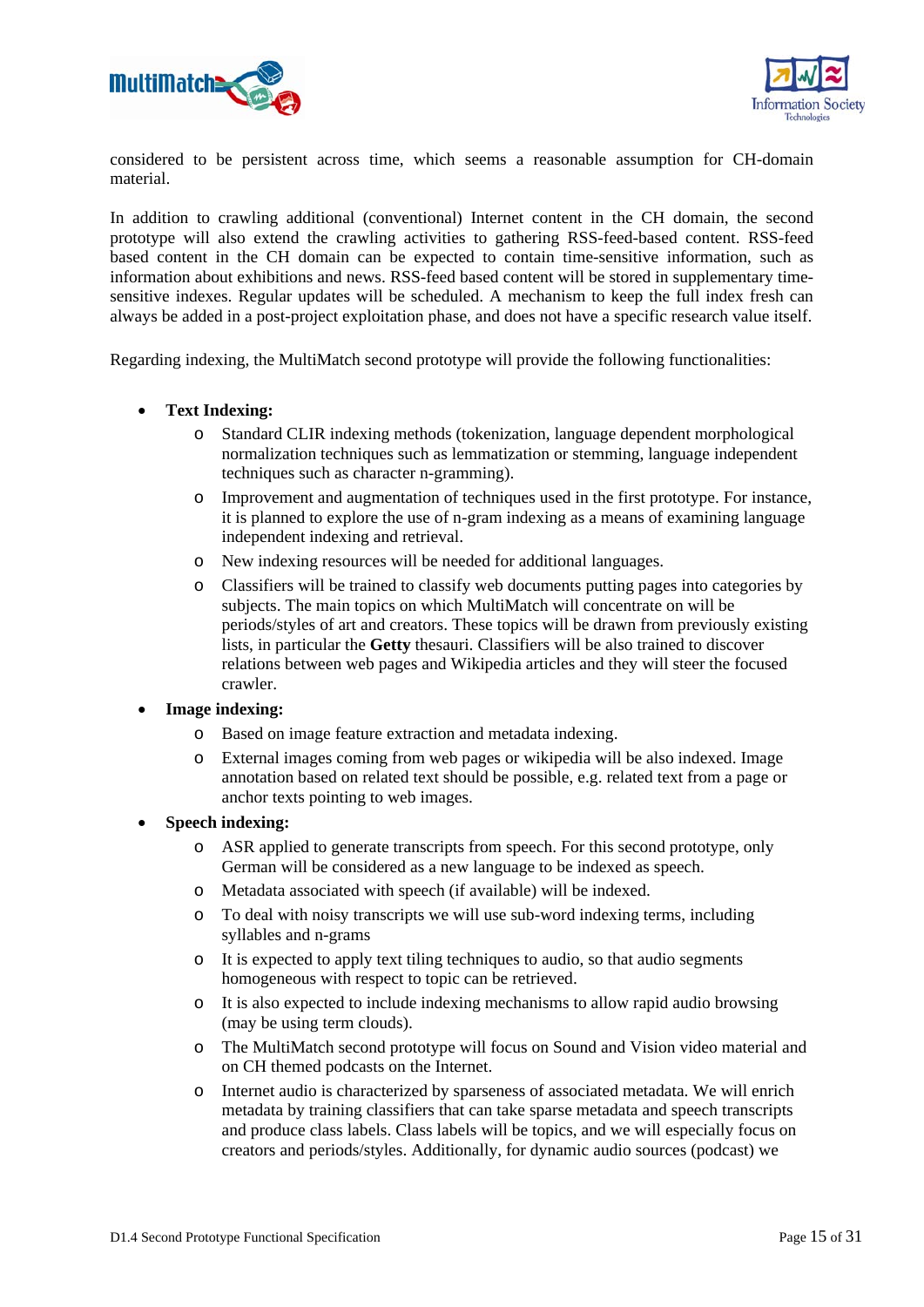



would like to detect and track emerging themes, especially those related to creators and to cultural heritage events such as exhibitions.

- o As for text indexing, classifiers will be trained to function on speech recognition transcripts, making it possible to relate documents of different media types.
- o Exploratory work will be carried out to alleviate the effects of out of vocabulary words in the speech recognizer by exploiting information contained in the RSS feeds.
- **Video indexing:** 
	- o Representative keyframes identified and indexed using their visual features..
	- o Shot boundary detection.
	- o Indexing of metadata associated with video and transcriptions to allow standalone text retrieval over visual resources and multimodal retrieval.

Semantic enrichment of content will consist of generating class labels for documents and finding links between them. Extensive discussions about which are the best class labels to focus on have been taken and are still ongoing. As a first approach it is planned to focus our attention on creators and periods/styles labels although place/time, art objects/works, type/genre and exhibitions are also considered.

The MultiMatch second prototype will focus on linking web pages with Wikipedia and thesauri such as **ULAN**, this being the initial ground to provide the user interface with a basic set of browsing and retrieval functionalities. As far as possible all use of linkage information should be at indexing time to minimise use of computation resources at retrieval time. Linkage such as anchor text can potentially be used to annotate images and improve descriptions of other documents.

Also, it is planned to provide MultiMatch with a new index, which will store a **profile** related with the cultural object retrieved and that will provide the user with an overview about its main features (i.e. name, related dates, period/style, etc.)

## **3.3 Multimedia/Multilingual Information Retrieval**

With respect to Multimedia IR, the second MultiMatch prototype functionalities will be the following:

- o Improvement of still images and video (this last based on representative keyframes) retrieval. Retrieval based on image content and context will be available and techniques will be developed to perform the fusion of these search results. Multi-modal information will be exploited in a consistent manner via information fusion techniques allowing a combined understanding of the content and thus better retrieval. Multi-modal fusion will be performed at multiple levels encompassing the information indexing stages and the interactive search and retrieval phases
- o In order to make image content based retrieval more effective from the user perspective we will provide an image similarity navigation functionality. Users will start with an initial query as seed (a keyword base query can also be used) and they can use the images in the results to refine the query interactively navigating by image similarity.
- o As a complement to pure image relevance feedback (providing only a set of images as relevant and not relevant), this second prototype will provide multimodal relevance feedback based not only in the use of images as queries but also text.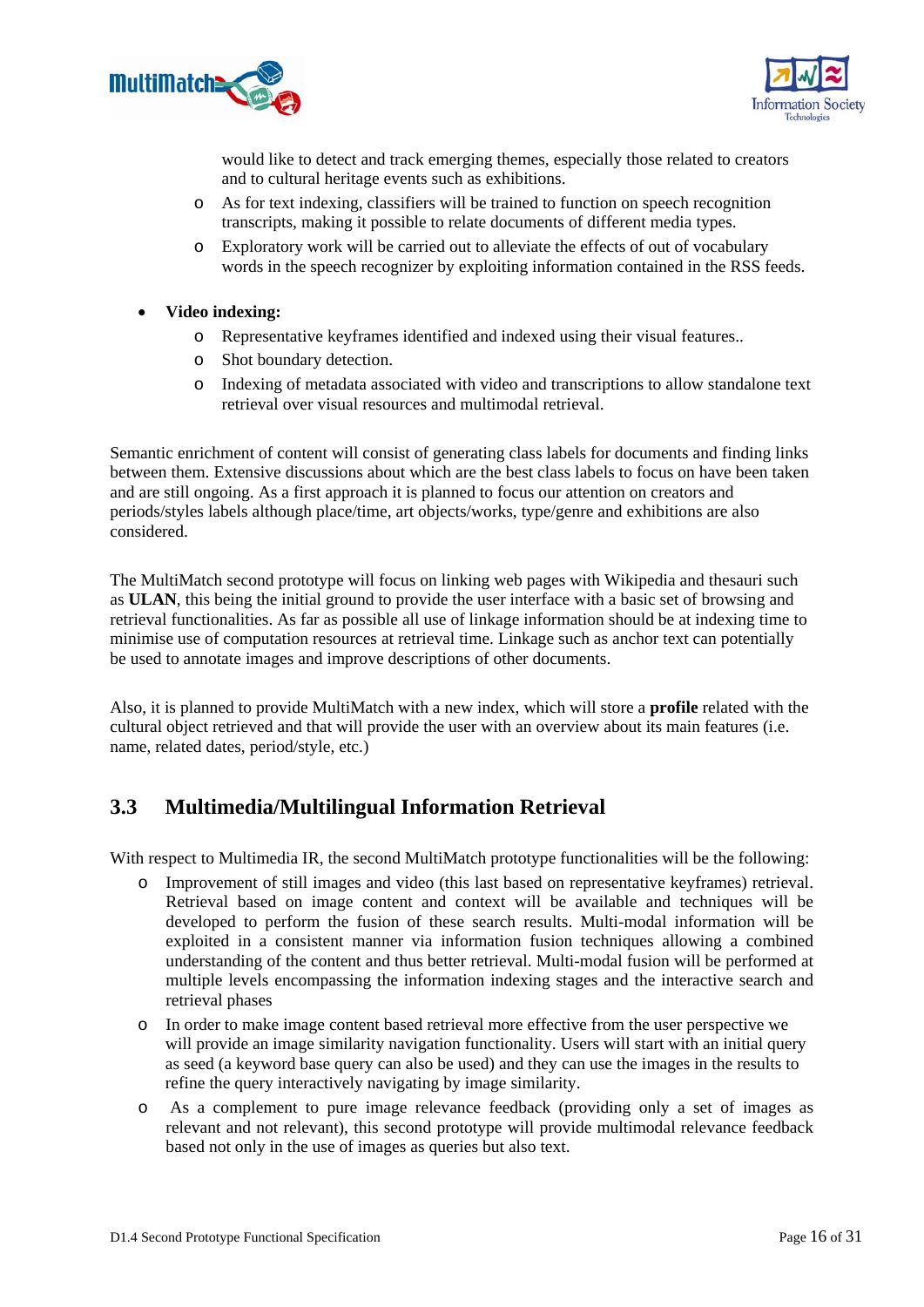



o With regards to video, the user will be able to retrieve relevant portions of a video clip based on ASR transcript and visual metaphor tools.

Multilingual functionalities for the second prototype will be the following:

- o Improvement of translation strategies with respect to the first prototype. Specifically we will focus on the improvement in quality and coverage of translation dictionaries, in disambiguation methods, in phrase translation resources. The second prototype will also explore how to locate and use comparable corpora to improve translation accuracy and integrated hybrids of machine translation and dictionaries.
- o The improvement of the presentation of results of expansion and retrieval to users not familiar with document language will be considered.
- o In order to allow the user interface to accommodate multilingual results, it is necessary that retrieval components are able to provide it with some extra information or services such as translation of retrieved snippets, a link to translated web pages or the display of alternative definitions (where applicable) with some sort of back-translation or pictorial representation.
- o Textual relevance feedback will be improved with respect to the first prototype. The use of enhanced feedback will be explored, e.g. based on automated document summaries, term proximity in documents, and multilingual relevance feedback, i.e. potentially relevance feedback information from documents in different languages.

Cross-media aggregation functionalities will be the following:

- 1. Cross-media retrieval based on a unique query (textual or visual).
- 2. Different types of ranking depending on document matching scores and user preferences.
- 3. The presented document set will also be dynamically adaptable (via relevance feedback) for further exploration of the current search request based on user feedback for information relevance, and updated preferences for media and language sources.

Finally, the implementation of dynamic summarization will be studied for the second prototype. Ideas such as the exploitation of links, document similarity comparison, novelty analysis, documentation segmentation and automatic summary composition, and taking account of the user query to provide query-biased output are still under discussion.

## **3.4 User Interaction and Interface Design**

The set of functionalities that should be included in the interface of the final prototype are described below. These are also designated as research themes, which means that the best way of presenting and implementing them will be based on empirical studies.

- Faceted browsing: Using the common MultiMatch ontology to navigate material by semantic relationships (e.g. location, creator, time) in order to enable individuals to browse in a focused manner for content based on one or more facets (exact nature of which to be determined.).
- Use of ontologies and semantic information to explore relations between entities. Identifying relations between entities and displaying these in some graphical visualization.
- Enhanced and expanded collection overviews.
- Use of *profiles* to give a brief summary of key information about a person/creation/institution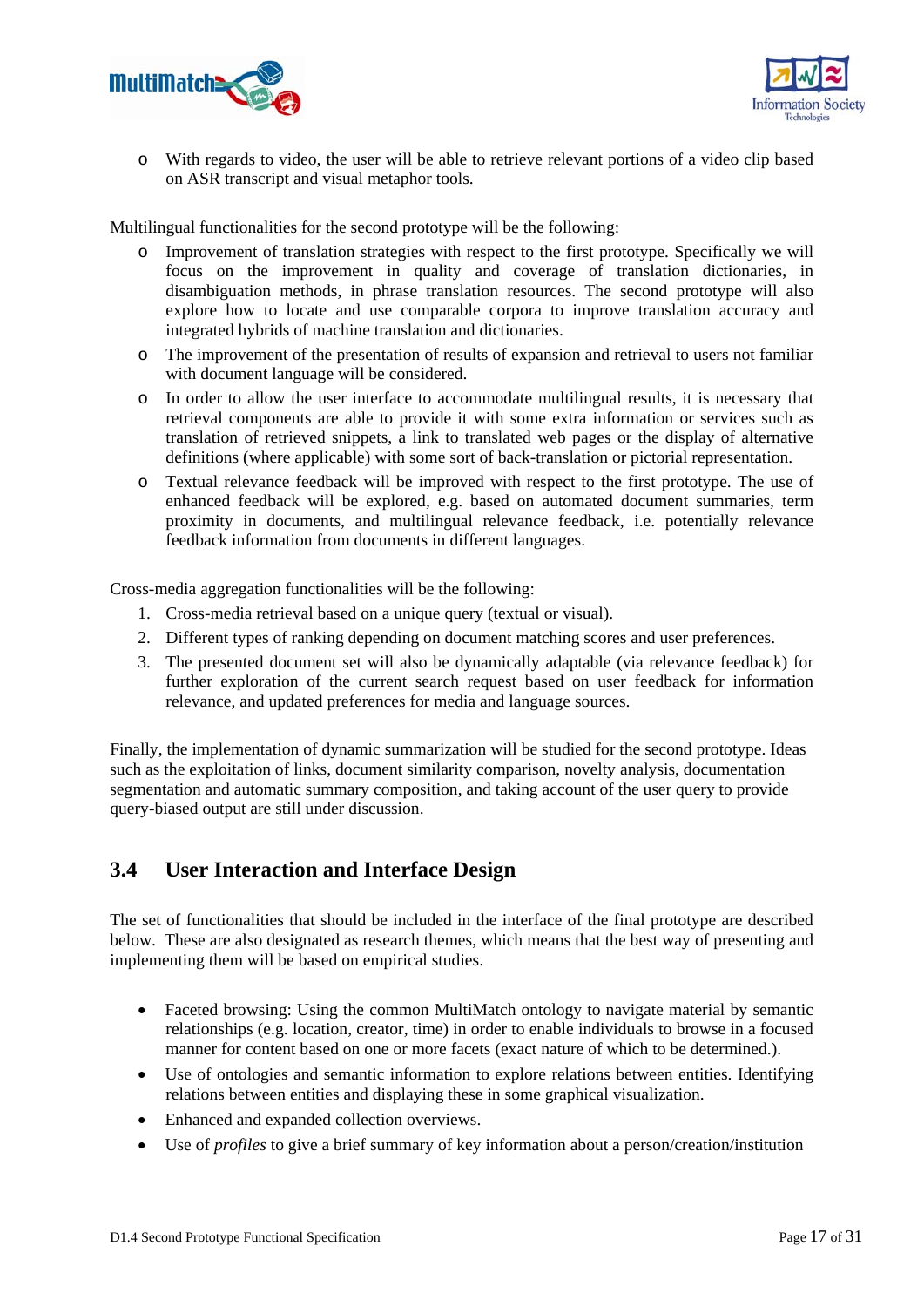



- Means of navigating by place and time (interactive timelines and/or maps). Enabling users to browse material temporally and/or spatially (e.g., by arranging items on a timeline based on associated dates, or displaying objects on a map to allow the examination of the material by associated location.)
- Cross-media fusion. For example, providing related results in all types of media (not just one) and allowing seamless navigation across types
- More advanced means of clustering and refining results. Enabling query refinement in the case of ambiguous queries or queries yielding large results sets. Also, clustering to avoid duplication of the same result coming from different sources.

## **4 Bibliography**

- [1] Functional Specification of the First Prototype. Deliverable 1.3.
- [2] Analysis of User Requirements. Deliverable 1.2.
- [3] Selected and Harmonized Content. Metadata. Deliverable 2.3.1
- [4] MultiMatch Project. Annex I. Description of Work.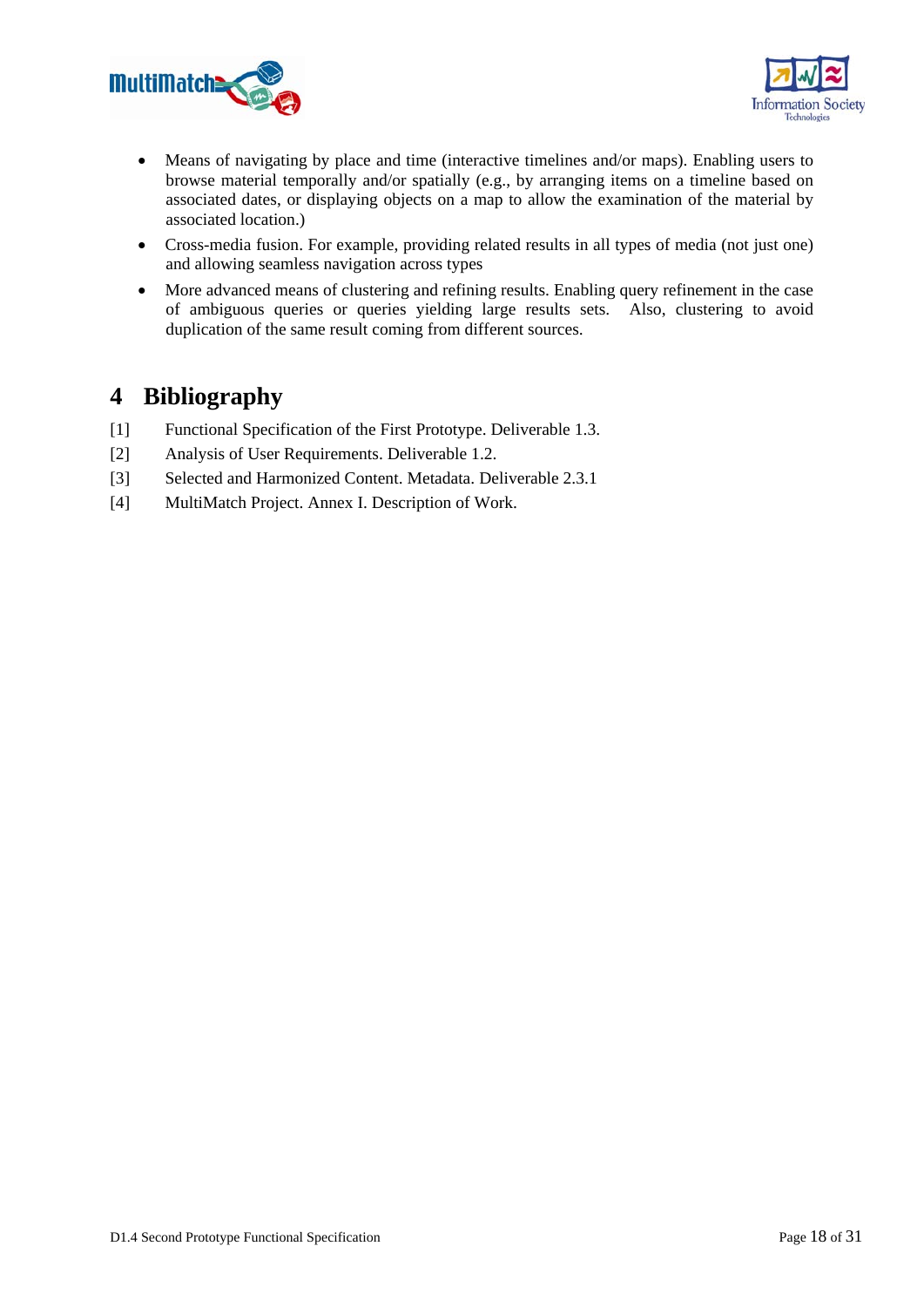



# **5 Annex I. Second Prototype Specification Tables**

## **5.1 Contents, Crawling and Indexing Functionalities**

| No.   | <b>Reference   Document Languages</b>      |  |               | <b>Priority</b> <sup>4</sup> |
|-------|--------------------------------------------|--|---------------|------------------------------|
| 1.1.1 | English, Dutch, Italian,<br>German, Polish |  | Spanish, High |                              |

#### **Functional Specification 1.1.** Languages Supported

The task of identifying and getting content in such languages is high priority.

| Reference<br>No. | <b>Document Type</b> | <b>Document Format(s)</b>                      | <b>Priority</b> |
|------------------|----------------------|------------------------------------------------|-----------------|
| 1.2.1            | Audio                | MIME types audio/mpeg, audio/x-<br>way         | High            |
| 1.2.2            | Still Image          | bmp, jpg, gif, tiff, png                       | High            |
| 1.2.3            | Text                 | MIME types: text/plain, text/html,<br>text/xml | High            |
| 1.2.4            | Video                | mpeg1                                          | High            |

### **Functional Specification 1.2.** Document Types

The task of identifying and getting content in such formats is high priority.

| <b>Reference</b><br>No. | <b>Document</b><br><b>Source</b>       | <b>Description</b>                                                                            | <b>Priority</b> |
|-------------------------|----------------------------------------|-----------------------------------------------------------------------------------------------|-----------------|
| 1.3.1                   | Web pages                              |                                                                                               | High            |
| 1.3.2                   | RSS Feeds,<br>podcasts and<br>vodcasts | $>500,000$ success factor<br>$\left(-50 \text{ feeds}, -100 \text{ hour} \right)$<br>minimum) | Medium          |
| 1.3.3                   | Alinari<br>Collection                  | $+5000$ still images                                                                          | High            |
| 1.3.3                   | <b>BVMC</b>                            | $+7000$ Texts<br>$+1500$ Web pages                                                            | High            |
| 1.3.4                   | Sound<br>and<br>Vision                 | 900 videos (mpeg-1. $~\sim$ 300<br>hours)<br>metadata of the programma                        | High            |

#### **Functional Specification 1.3.** Document Sources

1

<sup>&</sup>lt;sup>4</sup> Where "high priority" indicates that this functionality is considered as essential and it is our intentino to implementi t: "medium priority" indicates that this functionality is considered as desirable and we hope to implement it.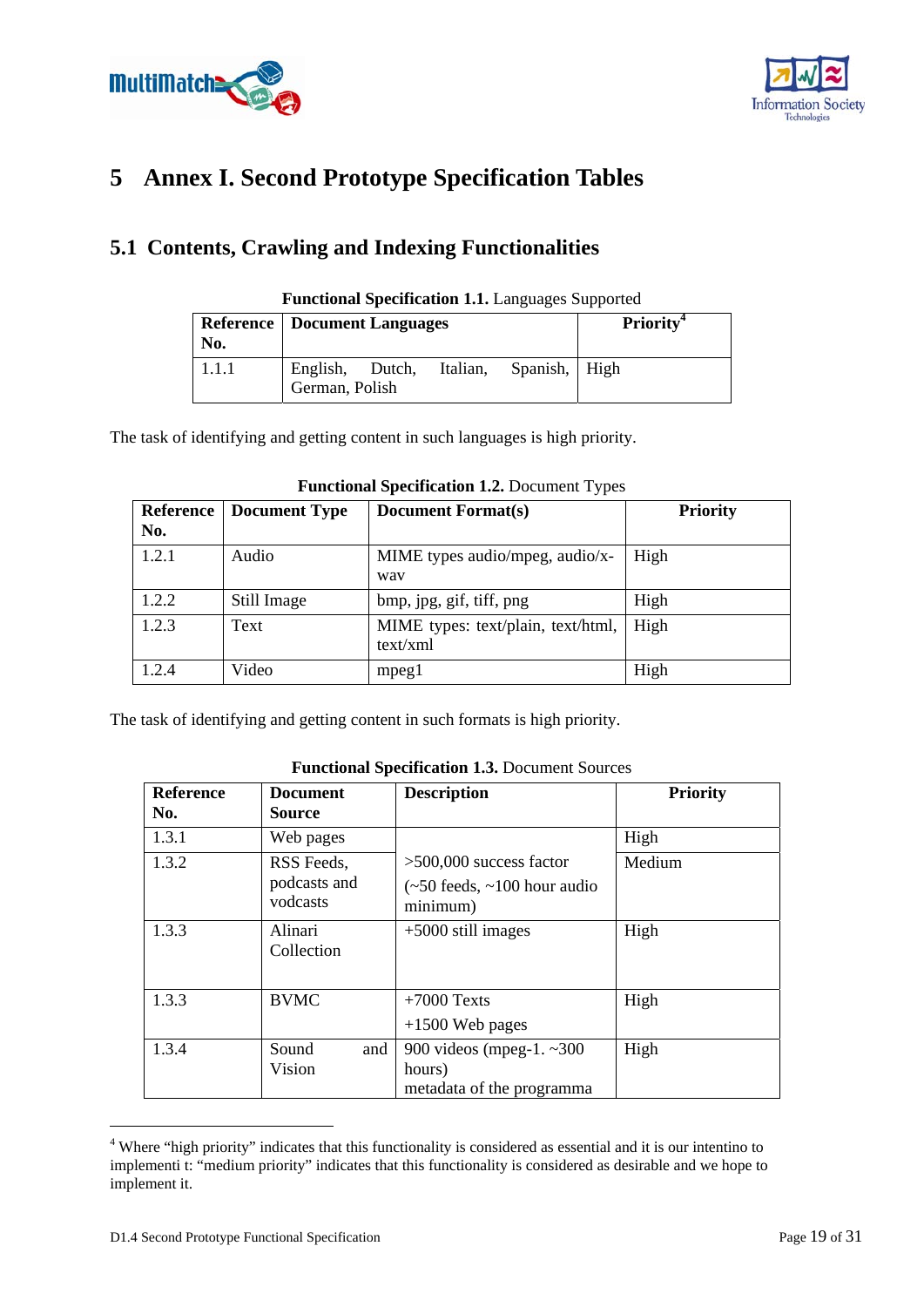



|       |                            | catalogue in XML<br>thesaurus of names, places<br>and keywords in RDF<br>Between 5.000-9.000 texts<br>from the Beeld en Geluid<br>wiki |                                                                |
|-------|----------------------------|----------------------------------------------------------------------------------------------------------------------------------------|----------------------------------------------------------------|
| 1.3.5 | Wikipedia                  | Wiki<br>in the<br>pages<br>new<br>languages<br>(German)<br>and<br>Polish)                                                              | Medium                                                         |
| 1.3.6 | OAI Compilant<br>Resources | <b>MICHAEL</b><br><b>TEL</b><br>and<br>contents                                                                                        | High                                                           |
| 1.3.7 | External<br>Resources      | External Search engines to be<br>queried by MultiMatch                                                                                 | Research Issue<br>(No)<br>commitment<br>for<br>implementation) |

## **Functional Specification 1.4.** Crawling

| Reference No. | Document Source   Description |                                                                    | <b>Priority</b> |
|---------------|-------------------------------|--------------------------------------------------------------------|-----------------|
| 1.4.1         | Web pages<br>crawling         | One crawl scheduled for the $2nd$<br>period                        | High            |
| 1.4.2         | <b>RSS</b> Crawling           | One crawl is scheduled for the<br>$2nd$ period and regular updates | Medium          |

## **Functional Specification 1.5.** Indexing protocols

| <b>Reference</b> | <b>Document Set</b>                           | <b>Description</b>                                                                                                                                    | <b>Priority</b> |
|------------------|-----------------------------------------------|-------------------------------------------------------------------------------------------------------------------------------------------------------|-----------------|
| No.              |                                               |                                                                                                                                                       |                 |
| 1.5.1.           | For<br>all<br>textual<br>documents            | Pre-processing: Language<br>dependent techniques will be<br>applied for stop words removal,<br>stemming and synonym<br>matching.                      | High            |
|                  |                                               | Testing of new weighting<br>formulas apart of tf-idf such as<br>BM25 or Okapi                                                                         | Medium          |
|                  |                                               | <b>Improvement and Augmentation</b><br>of techniques used in 1 <sup>st</sup><br>prototype                                                             | High            |
| 1.5.2            | For all images<br>and<br>also video keyframes | Indexing using standard low-<br>level visual feature extraction<br>(i.e. colour, histogram, texture)<br>and encoding with agreed<br>metadata mark-up. | High            |
|                  |                                               | Image descriptions and<br>associated metadata will be<br>indexed to allow text querying<br>for image retrieval.                                       | High            |
| 1.5.3            | For all video content                         | Video indexing using shot<br>boundary and automatic                                                                                                   | High            |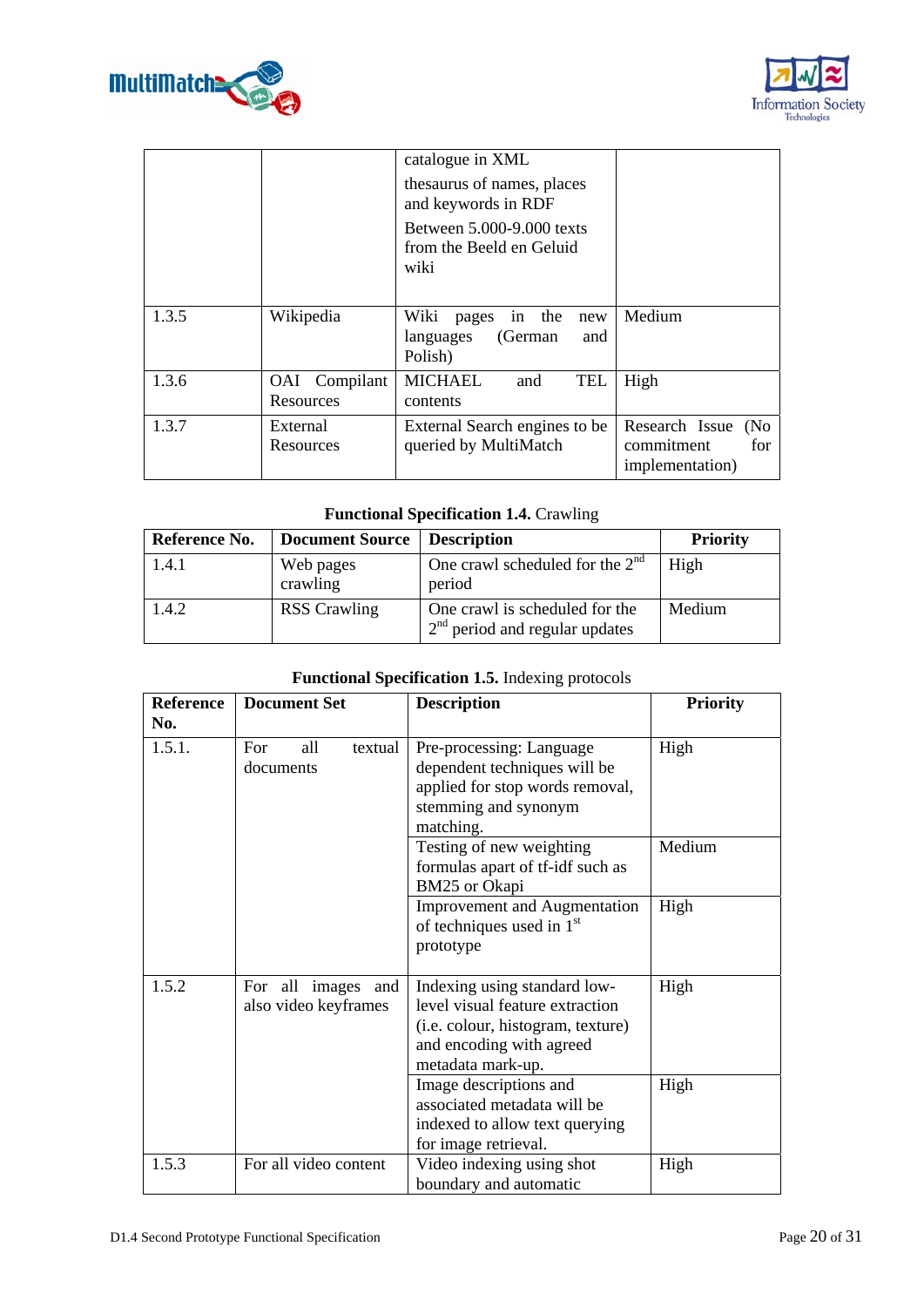



|       |                        | keyframe detection.                                                                                                                          |                                                             |
|-------|------------------------|----------------------------------------------------------------------------------------------------------------------------------------------|-------------------------------------------------------------|
|       |                        | <b>Automatic Speech Recognition</b><br>(ASR) for those languages for<br>which it will be available.                                          | Medium                                                      |
|       |                        | MultiMatch will index the<br>provided transcriptions (when<br>available) or the ASR output<br>(when available).                              | High                                                        |
|       |                        | Keyframe extraction for still<br>image indexing.                                                                                             | High                                                        |
|       |                        | Indexing of metadata associated<br>with video and transcriptions                                                                             | High                                                        |
|       |                        | Mechanisms to ease video<br>browsing                                                                                                         | High                                                        |
| 1.5.4 | For all Spoken content | <b>Automatic Speech Recognition</b><br>(ASR) for those languages for<br>which it will be available<br>(hopefully for EN, DE, ES, IR,<br>NL). | High                                                        |
|       |                        | Metadata associated with speech                                                                                                              | High                                                        |
|       |                        | Techniques to deal with noisy<br>transcripts                                                                                                 | Research Issue<br>(No)<br>commitment for<br>implementation) |
|       |                        | Text tiling techniques                                                                                                                       | Research Issue<br>(No)<br>commitment for<br>implementation) |
|       |                        | Mechanisms to ease audio<br>browsing                                                                                                         | Medium                                                      |
| 1.5.5 | For all metadata       | Metadata mapping to the<br>MultiMatch metadata Schema                                                                                        | High                                                        |
|       |                        | Metadata indexing and<br>association with the textual or<br>audiovisual resource if available                                                | High                                                        |
|       |                        | Provision of mechanisms to<br>support indexing and retrieval<br>using native schemas                                                         | Research Issue<br>(No)<br>commitment for<br>implementation) |

## **Functional Specification 1.6.** Information Extraction and Classification

| Reference<br>No. | <b>Document Set</b> | <b>Description</b>                                      | <b>Priority</b> |
|------------------|---------------------|---------------------------------------------------------|-----------------|
| 1.6.1.           |                     | Generation of class   Creators and periods/styles       | High            |
|                  |                     | labels to semantically   Place/time, art objects/works, | Medium          |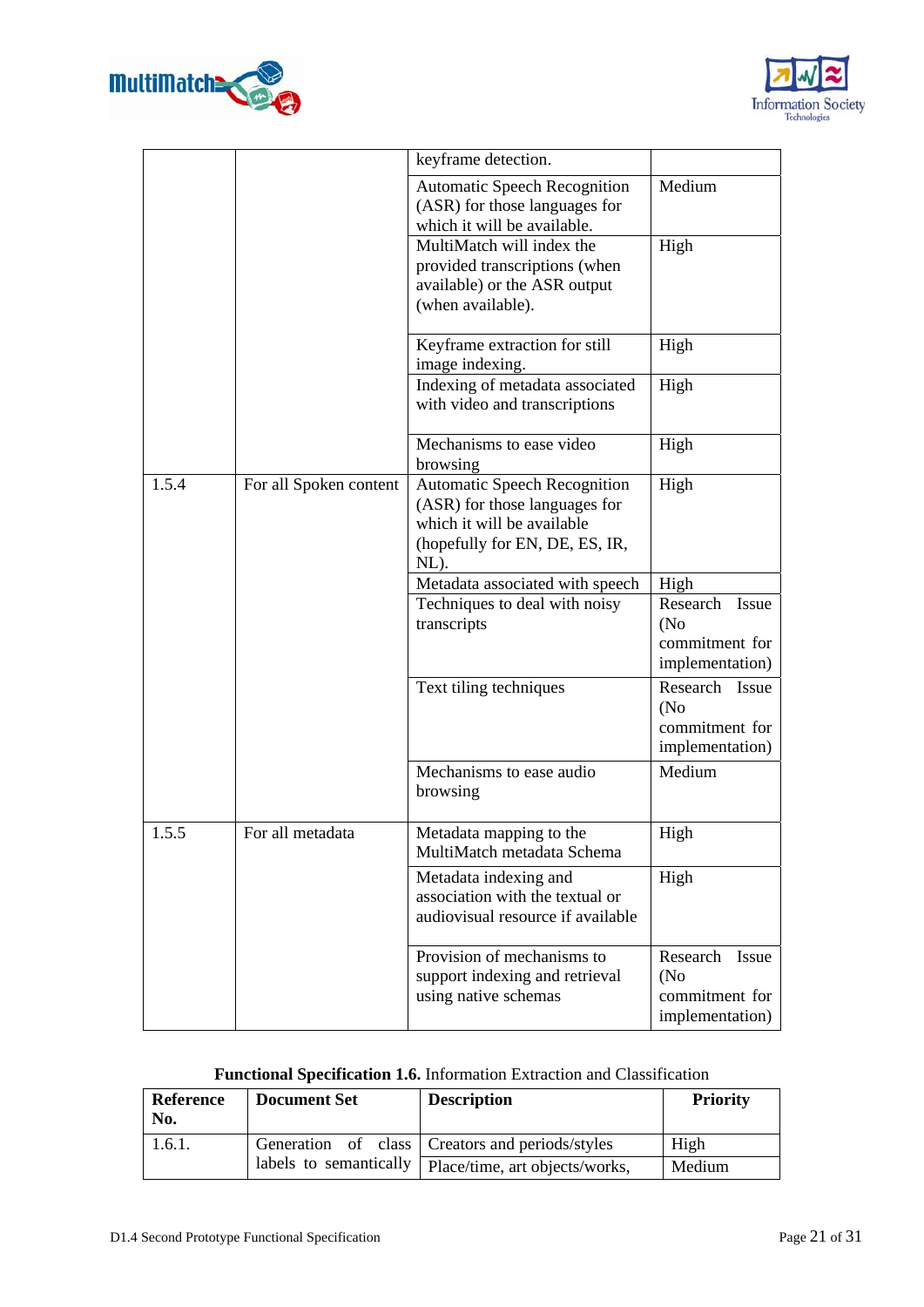



|       | enrich contents                                     |  | type/genre and exhibitions             |        |
|-------|-----------------------------------------------------|--|----------------------------------------|--------|
| 1.6.2 | Linkage<br>contents at indexing   the sauri<br>time |  | between   Web pages with wikipedia and | High   |
|       |                                                     |  | Between other resources                | Medium |

## **5.2 Search Functionalities**

| Reference No. | <b>Search Level</b> | <b>Description</b>                                                                                                                                 | <b>Priority</b> |
|---------------|---------------------|----------------------------------------------------------------------------------------------------------------------------------------------------|-----------------|
| 2.1.1.        | Default             | MultiMatch will provide a<br>combined search facility for free<br>text, image and audiovisual<br>retrieval and metadata based<br>retrieval as well | High            |
| 2.1.2.        | Specialized         | MultiMatch will provide<br>standalone search facilities for<br>text, image and audiovisual<br>retrieval and metadata based<br>retrieval as well    | High            |
|               |                     | It will also include a general<br>browsing facility based on<br>categories and extracted terms.                                                    |                 |

## **Functional Specification 2.1.** Search levels

### **Functional Specification 2.2.** Search modes

| <b>Reference</b><br>No. | <b>Search Mode</b> | <b>Description</b>                                                                                                                                                                                                         | <b>Priority</b> |
|-------------------------|--------------------|----------------------------------------------------------------------------------------------------------------------------------------------------------------------------------------------------------------------------|-----------------|
| 2.2.1.                  | Default            | MultiMatch will perform<br>monolingual retrieval using the<br>user's native language as a default<br>mode.                                                                                                                 | High            |
| 2.2.2.                  | Advanced           | Search customization facilities:<br>Multilingualism (retrieved<br>results in different<br>languages will be presented<br>as different document sets)<br>Filtering of search results<br>$\bullet$<br>under several criteria | High            |

## **Functional Specification 2.3.** Multimedia/Multilingual IR

| <b>Reference</b><br>No. | <b>Search Facility</b> | <b>Description</b>                                    | <b>Priority</b> |
|-------------------------|------------------------|-------------------------------------------------------|-----------------|
| 2.3.1                   | Multilingual           | Improvement of translation<br>strategies and services | High            |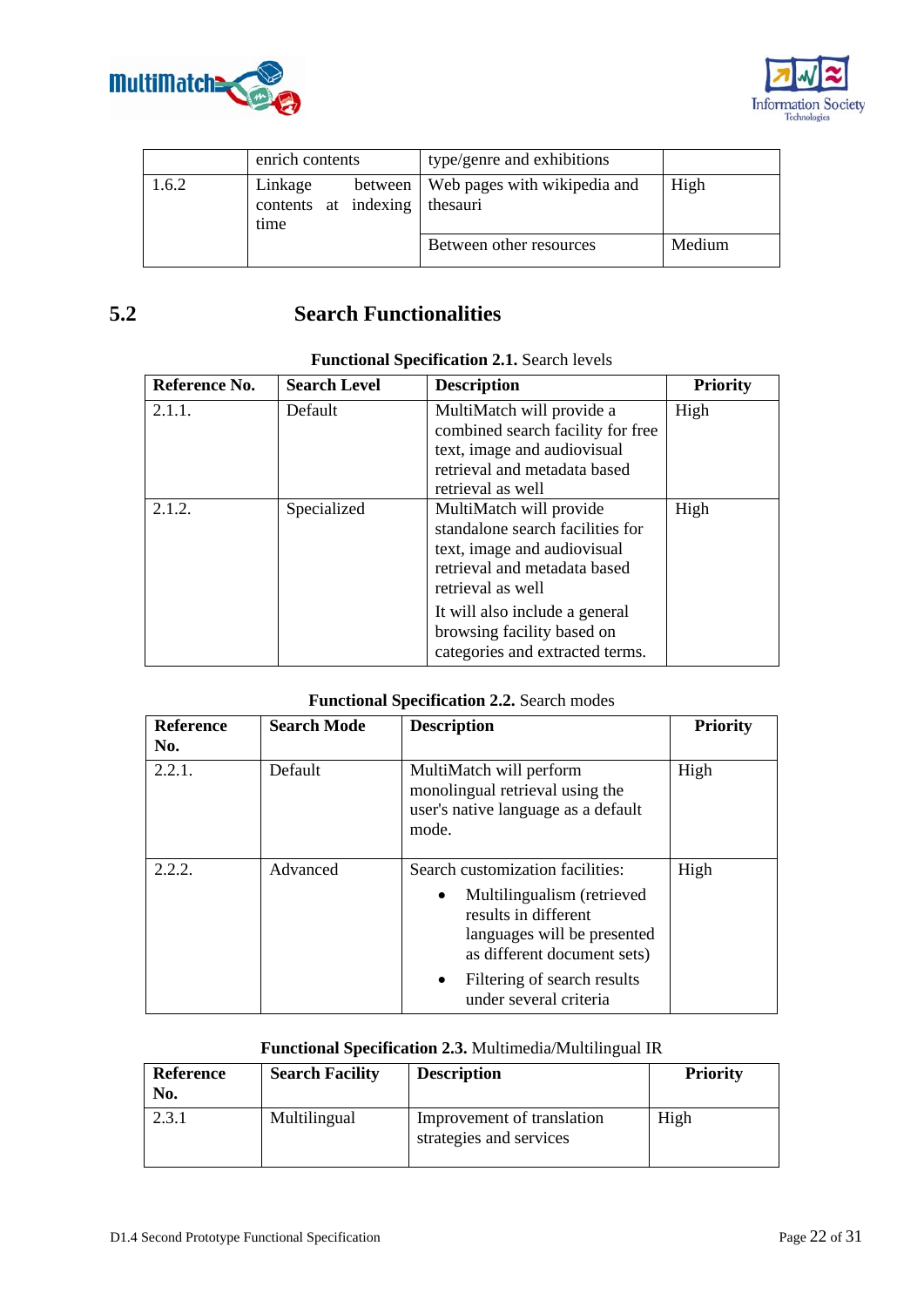



|        |                            | Improvement of text relevance<br>feedback                            | High                                                                  |
|--------|----------------------------|----------------------------------------------------------------------|-----------------------------------------------------------------------|
|        |                            | Improvement of boolean<br>operators implemented for 1st<br>prototype | High                                                                  |
| 2.3.2  | Multimedia                 | Improvement of still image and<br>video retrieval.                   | High                                                                  |
|        |                            | Improvement of image<br>relevance feedback                           | High                                                                  |
|        |                            | Multimodal fusion techniques                                         | Medium                                                                |
|        |                            | Multimodal relevance feedback                                        | Medium                                                                |
| 2.3.3  | Cross-media<br>Aggregation | Cross-Media retrieval based on<br>a unique query                     | High                                                                  |
|        |                            | Different types of ranking                                           | Medium                                                                |
| 2.3.4. | Dynamic<br>Summarization   | Still under discussion                                               | Research<br><b>Issue</b><br>(No)<br>commitment for<br>implementation) |

# **5.3 User Interaction and Interface Design**

| Reference<br>No. | <b>Search Level</b>                                                                                 | <b>Interface</b>                                                                    | <b>Priority</b> |
|------------------|-----------------------------------------------------------------------------------------------------|-------------------------------------------------------------------------------------|-----------------|
| 4.1.1.           | Default                                                                                             | Web based Interface for default<br>search level                                     | High            |
|                  |                                                                                                     | <b>Application Programming Interface</b><br>for default search level                | High            |
| 4.1.2.           | Specialized<br>Web based interface for specialized<br>search Level (images, video and<br>browsing). |                                                                                     | High            |
|                  |                                                                                                     | Application Programming Interface<br>for specialized search level.                  | High            |
| 4.1.3            |                                                                                                     | Set of standalone interfaces to test<br>individual functionalities of the<br>system | Medium          |

## **Functional Specification 4.2.** Accessing functionalities

| <b>Reference</b><br>No. | <b>Accessing Level</b> | <b>Description</b>                                                                                                  | <b>Priority</b> |
|-------------------------|------------------------|---------------------------------------------------------------------------------------------------------------------|-----------------|
| 4.2.1.                  | Anonymous              | Perform searches on any of the<br>defined search levels but without<br>advanced features such as search<br>history. | High            |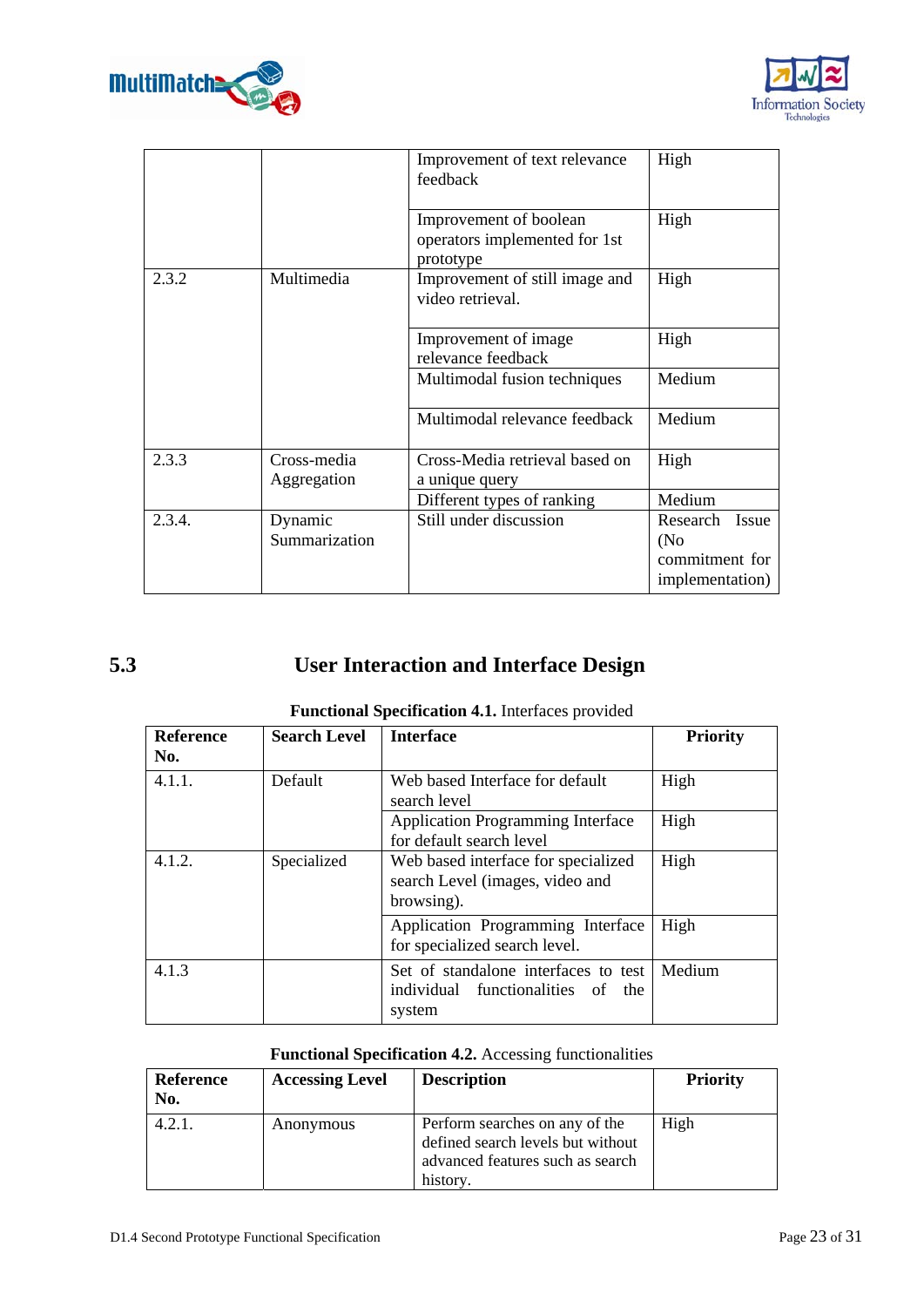



| +.∠.∠. | Registered | Search history | Medium |
|--------|------------|----------------|--------|
|        |            |                |        |
|        |            | Workspace      | Medium |
|        |            | Customization  | Medium |

| <b>Reference</b> | <b>Functionality</b>                                                                                                                                    | <b>Priority</b>                                                   |
|------------------|---------------------------------------------------------------------------------------------------------------------------------------------------------|-------------------------------------------------------------------|
| No.              |                                                                                                                                                         |                                                                   |
| 4.3.1.           | Visualization of the words most frequently<br>appearing in the collection and most related to<br>a set of search results (e.g. term cloud<br>facility). | Medium                                                            |
| 4.3.2.           | The user will be able to explore the collection<br>via overview (e.g. a display or collage of items<br>randomly chosen from the collection)             | Medium                                                            |
| 4.3.3.           | The user will be able to browse the<br>collection, when possible, by categories,<br>based on pre-existing metadata information                          | High                                                              |
| 4.3.4            | Navigation based on creator/creation profile                                                                                                            | Medium                                                            |
| 4.3.5            | Navigation by place and time                                                                                                                            | Research<br>Issue<br>(Not<br>commitment<br>for<br>implementation) |
| 4.3.6            | Navigation across cross-media fused results                                                                                                             | Medium                                                            |
| 4.3.7            | Dynamic clustering of search results                                                                                                                    | Research<br>Issue<br>(Not<br>commitment<br>for<br>implementation) |

#### **Functional Specification 4.3.** Browsing functionalities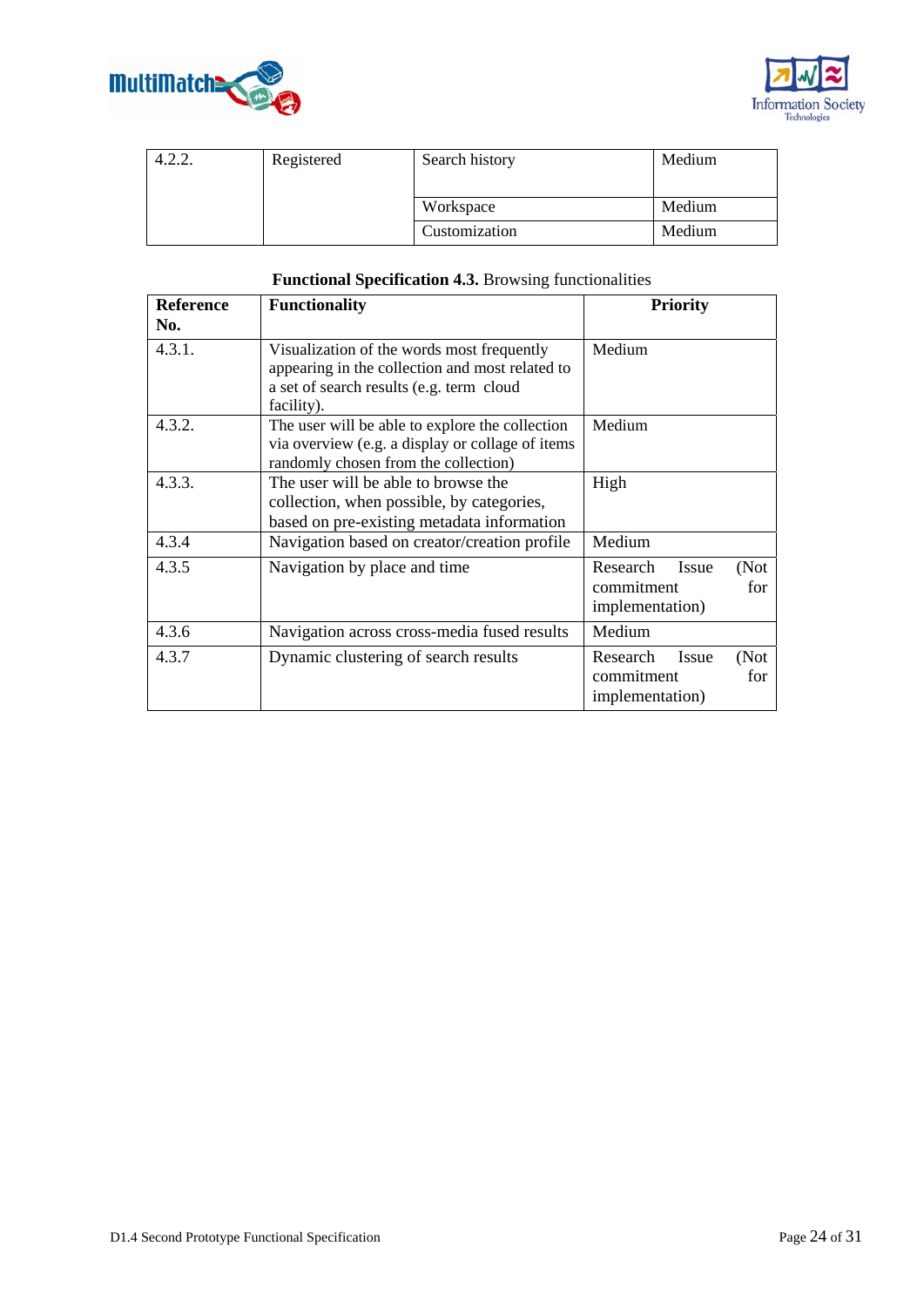



# **6 Annex II. First Prototype Achievements**

## **6.1 Crawling and Indexing Functionalities**

| <b>Functional Specification 1.1.</b> Languages Supported |                                    |               |  |
|----------------------------------------------------------|------------------------------------|---------------|--|
|                                                          | Reference No.   Document Languages | <b>Status</b> |  |
| 1.1.1                                                    | English, Dutch, Italian, Spanish   | Done          |  |

| Reference<br>No. | <b>Document Type</b> | <b>Document Format(s)</b>                      | <b>Status</b>                        |
|------------------|----------------------|------------------------------------------------|--------------------------------------|
| 1.2.1            | Audio                | MIME types audio/mpeg, audio/x-<br>way         | Done, but not all<br>formats covered |
| 1.2.2            | Still Image          | bmp, jpg, gif, tiff, png                       | Done, but not all<br>formats covered |
| 1.2.3            | Text                 | MIME types: text/plain, text/html,<br>text/xml | Done                                 |
| 1.2.4            | Video                | mpeg1, mpeg4, mpeg7                            | Done, but not all<br>formats covered |

### **Functional Specification 1.2.** Document Types

#### **Functional Specification 1.3.** Document Sources

| Reference No. | <b>Document Source</b>              | <b>Description</b>                                                                                    | <b>Status</b> |
|---------------|-------------------------------------|-------------------------------------------------------------------------------------------------------|---------------|
| 1.3.1         | 200 cultural<br>heritage            | Materials from white list crawl<br>focused on museums.                                                | Done          |
|               | institutions and<br>their web sites | <b>Crucial:</b> 10,000 pages UK and<br>Ireland                                                        |               |
|               |                                     | <b>Additional:</b> 10,000 pages from<br>Spain, Italy and Holland pages<br>for a total of 40,000 pages |               |
| 1.3.2         | Wikipedia<br>contents               | Wikipedia<br>and<br>contents<br>wikipedia metadata.                                                   | Done          |
|               |                                     | Focused on Wikipedia artists<br>and museums categories.                                               |               |
|               |                                     | <b>Crucial:</b> Content in four<br>languages (at least 10,000<br>items)                               |               |
|               |                                     | <b>Additional: Images</b>                                                                             |               |
| 1.3.3         | Alinari collection                  | with<br>documents<br>Image<br>metadata.                                                               | Done          |
| 1.3.4         | <b>BVMC</b>                         | Text documents with metadata.                                                                         | Done          |
| 1.3.5         | Sound and Vision<br>videos          | Audiovisual<br>with<br>contents<br>metadata.                                                          | Done          |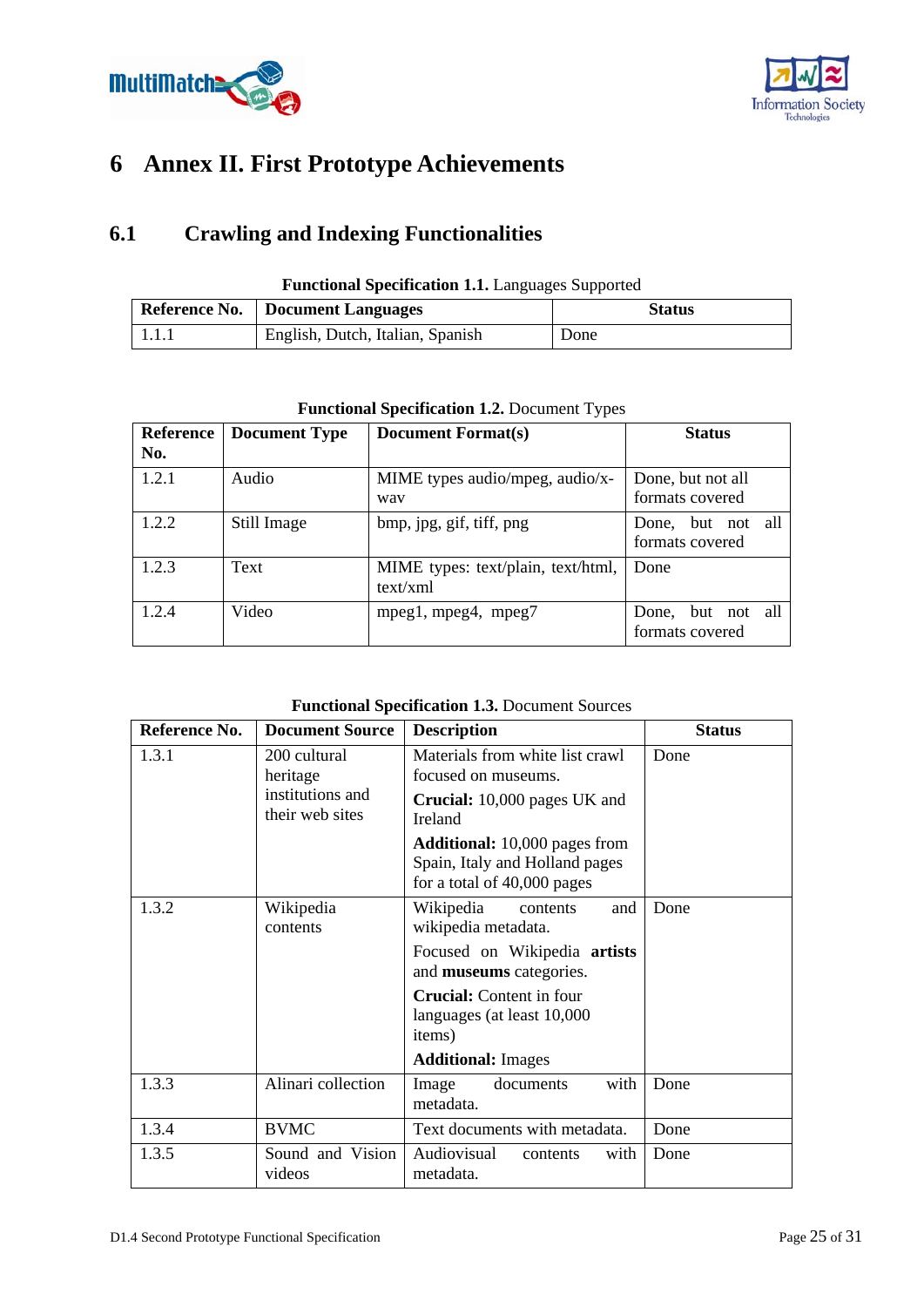



| <b>Reference</b> | <b>Document Set</b>                                                                                  | <b>Description</b>                                                                                                                                                                                                                                                                  | <b>Status</b> |
|------------------|------------------------------------------------------------------------------------------------------|-------------------------------------------------------------------------------------------------------------------------------------------------------------------------------------------------------------------------------------------------------------------------------------|---------------|
| No.              |                                                                                                      |                                                                                                                                                                                                                                                                                     |               |
| 1.4.1.           | all<br>For<br>textual<br>documents                                                                   | 1.4.1.1 Pre-processing.<br>Language dependent techniques<br>will be applied for stop words<br>removal, stemming and<br>synonym matching.                                                                                                                                            | Done          |
| 1.4.2            | Subset of indexed<br>documents from                                                                  | 1.4.2.1. Document indexing<br>using text indexing techniques                                                                                                                                                                                                                        | Done          |
|                  | 200 CH<br>institutions                                                                               | 1.4.2.2. A manual CIDOC-<br>compliant annotation on a subset<br>of the 200 cultural heritage<br>institutions will be made.                                                                                                                                                          | Not Done      |
| 1.4.3            | Wikipedia<br>contents                                                                                | 1.4.3.1.<br>Document<br>indexing<br>using text indexing techniques.                                                                                                                                                                                                                 | Done          |
|                  |                                                                                                      | 1.4.3.2. Items parsing to<br>generate simple metadata.                                                                                                                                                                                                                              | Done          |
| 1.4.4.           | <b>Biblioteca Virtual</b><br>Miguel de                                                               | 1.4.4.1.<br>Document<br>indexing<br>using text indexing techniques.                                                                                                                                                                                                                 | Done          |
|                  | Cervantes                                                                                            | 1.4.4.2. Items parsing to<br>generate metadata.                                                                                                                                                                                                                                     | Done          |
| 1.4.5            | all<br>For<br>images<br>crawled, extracted<br>from<br>image<br>libraries and also<br>video keyframes | 1.4.5.1 Indexing using standard<br>low-level visual feature<br>extraction (i.e. colour,<br>histogram, texture) and encoding<br>with agreed metadata markup.<br>Also image descriptions and<br>associated metadata will be<br>indexed to allow text querying<br>for image retrieval. | Done          |
| 1.4.5            | <b>Allinari Collection</b>                                                                           | 1.4.5.1 Image indexing using<br>image indexing techniques.<br>1.4.5.2<br>Metadata<br>contents                                                                                                                                                                                       | Done<br>Done  |
|                  |                                                                                                      | indexing<br>using text indexing<br>techniques.<br>1.4.5.3. Image parsing to                                                                                                                                                                                                         | Done          |
|                  |                                                                                                      | generate metadata.                                                                                                                                                                                                                                                                  |               |
| 1.4.6            | Sound and Vision<br>videos                                                                           | 1.4.6.1. Video indexing using<br>shot boundary and automatic<br>keyframe detection.                                                                                                                                                                                                 | Done          |
|                  |                                                                                                      | 1.4.6.2. Automatic Speech<br>Recognition (ASR) will be<br>employed for those languages<br>for which it will be available.<br>When available, MultiMatch<br>will make use of provided<br>transcriptions.<br>1.4.6.3. Keyframe extraction for                                         | Done          |

## **Functional Specification 1.4.** Indexing protocols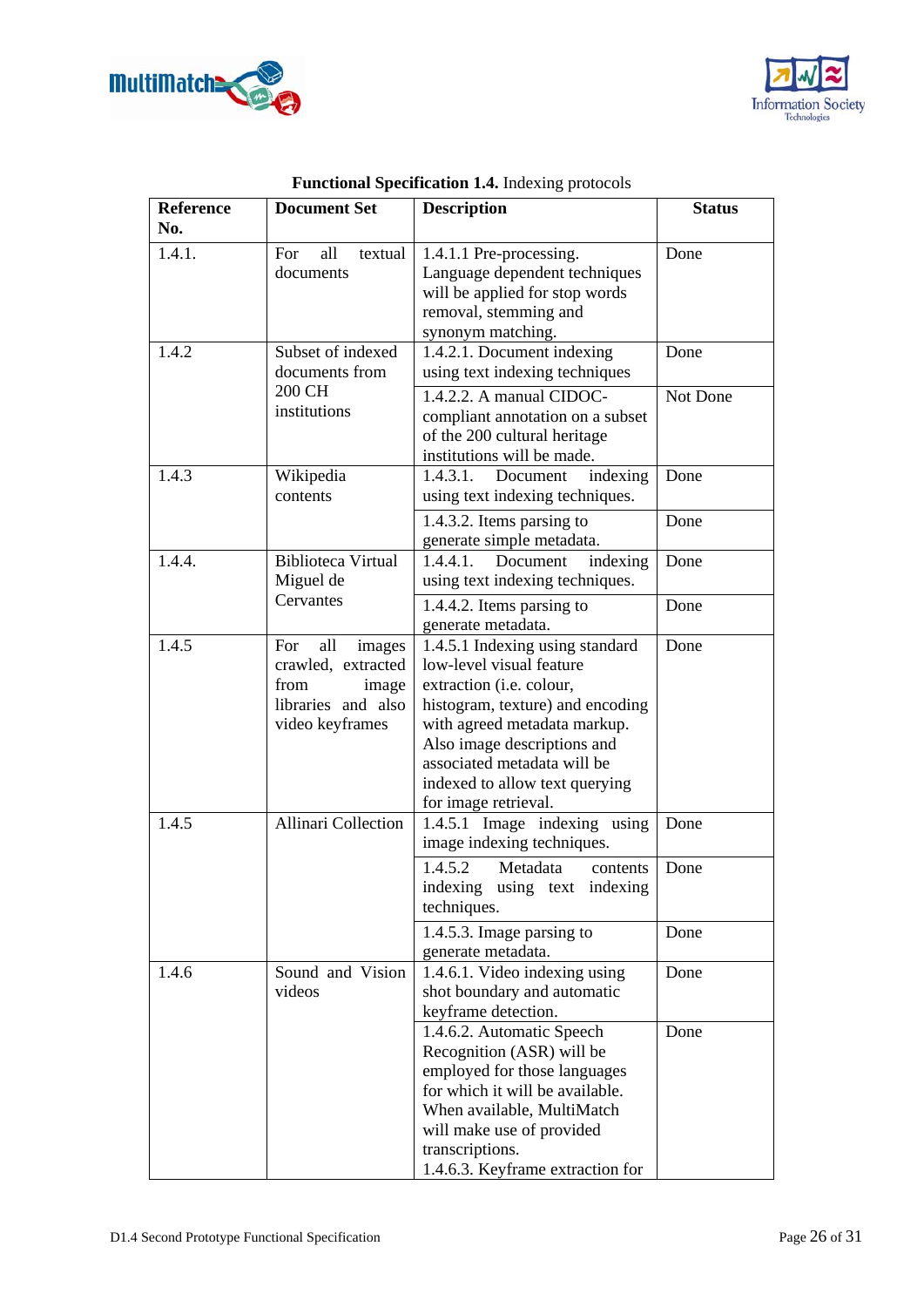



|  | still image indexing. |  |
|--|-----------------------|--|
|  |                       |  |

## **6.2 Search Functionalities**

| Reference No. | <b>Search Level</b> | <b>Description</b>                                                                                                                                                                                         | <b>Status</b> |
|---------------|---------------------|------------------------------------------------------------------------------------------------------------------------------------------------------------------------------------------------------------|---------------|
| 2.1.1.        | Default             | 2.1.1.1 MultiMatch will provide<br>a combined search facility for<br>free text, image and audiovisual<br>retrieval.                                                                                        | Done          |
| 2.1.2.        | Specialized         | 2.1.2.1 MultiMatch will provide<br>standalone search facilities for<br>image and audiovisual retrieval.<br>It will also include a general<br>browsing facility based on<br>categories and extracted terms. | Done          |

#### **Functional Specification 2.1.** Search levels

#### **Functional Specification 2.2.** Search modes

| Reference<br>No. | <b>Search Mode</b> | <b>Description</b>                                                                                                            | <b>Status</b> |
|------------------|--------------------|-------------------------------------------------------------------------------------------------------------------------------|---------------|
| 2.2.1.           | Default            | 2.2.1.1 MultiMatch will perform<br>monolingual retrieval using the<br>user's native language as a default<br>mode.            | Done          |
| 2.2.2.           | Advanced           | 2.2.2.1 Search customization<br>facilities:                                                                                   | Done          |
|                  |                    | Multilingualism (retrieved<br>$\bullet$<br>results in different<br>languages will be presented<br>as different document sets) |               |
|                  |                    | Filtering for file type and<br>$\bullet$<br>size                                                                              |               |

#### **Functional Specification 2.3.** Search facilities

| Reference No. | <b>Search Facility</b> | <b>Description</b>                         | <b>Status</b>                               |
|---------------|------------------------|--------------------------------------------|---------------------------------------------|
| 2.3.1.        | Relevance              | 2.3.1.1. Text relevance feedback           | Done                                        |
|               | feedback               | 2.3.1.2. Image relevance                   | Done                                        |
|               |                        | feedback                                   |                                             |
| 2.3.2.        | Boolean search         | 2.3.2.1 Typical of these boolean           | Partially Done.                             |
|               |                        | operators would be "AND"/<br>"OR" searches | Finalization<br>moved to $2nd$<br>prototype |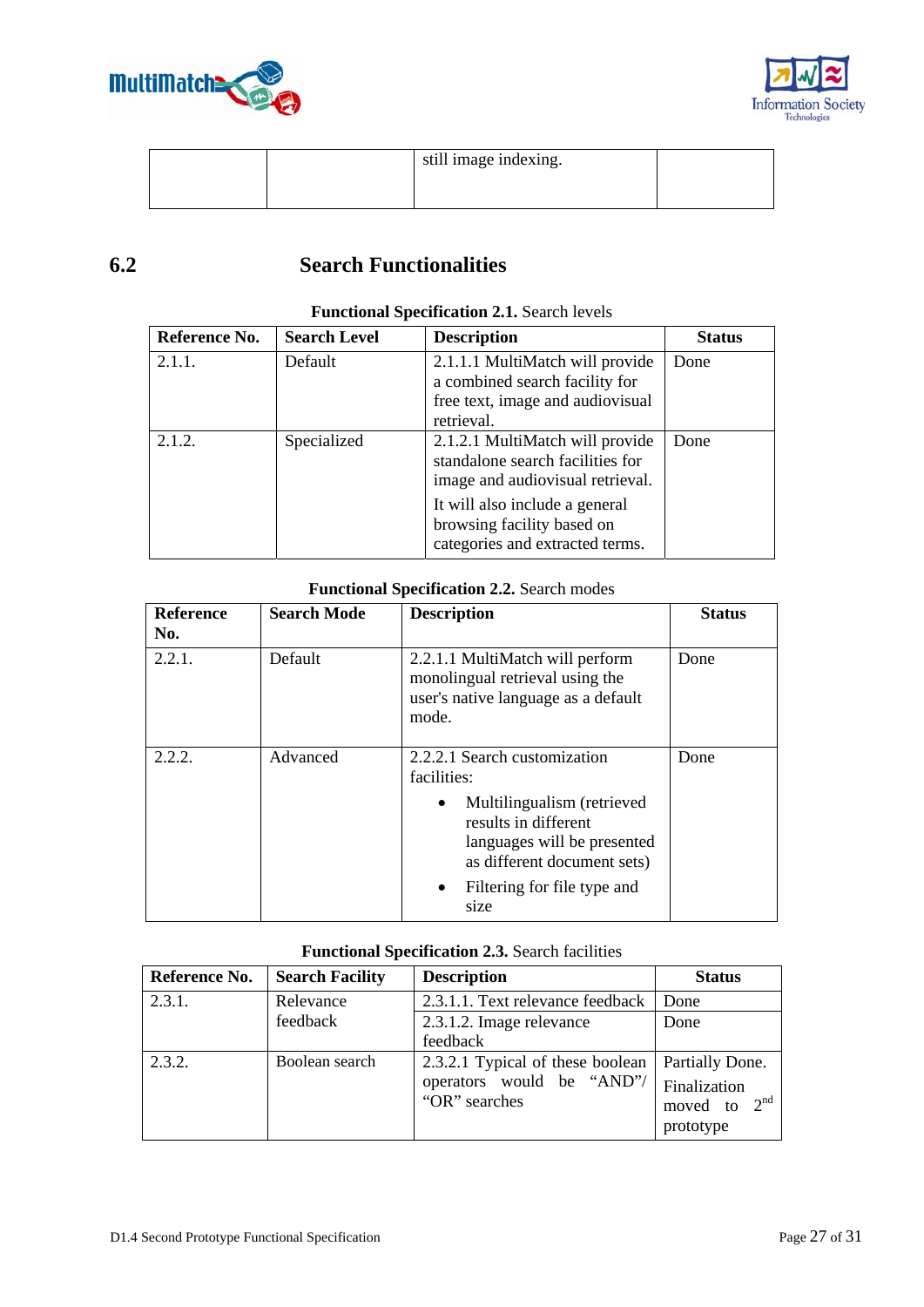



| 2.3.3. | Visual search | 2.3.1.1 Using low-level features | Done |
|--------|---------------|----------------------------------|------|
|        |               | (e.g. colour histograms) only    |      |
|        |               | available for the indexed        |      |
|        |               | document collection (not for the |      |
|        |               | external images).                |      |

## **6.3 Retrieval Functionalities**

| <b>Reference</b> | <b>Type of Retrieval</b> | <b>Sources</b>                  | <b>Status</b> |
|------------------|--------------------------|---------------------------------|---------------|
| No.              |                          |                                 |               |
| 3.1.1.           | For text retrieval       | 3.1.1.1. Cultural heritage web  | Done          |
|                  |                          | sites indexed                   |               |
|                  |                          | 3.1.1.2. Wikipedia items        | Done          |
|                  |                          | indexed.                        |               |
|                  |                          | 3.1.1.3. Biblioteca Virtual     | Done          |
|                  |                          | Miguel de Cervantes contents    |               |
|                  |                          | indexed.                        |               |
| 3.1.2.           | For<br>still<br>image    | 3.1.2.1. Still images indexed   | Done          |
|                  | retrieval                | and/or<br>from<br>web<br>pages  |               |
|                  |                          | Wikipedia                       |               |
|                  |                          | 3.1.2.2. Alinari still images   | Done          |
|                  |                          | repository                      |               |
|                  |                          | 3.1.2.3. Sound and Vision video | Done          |
|                  |                          | keyframes indexed as still      |               |
|                  |                          | images                          |               |
| 3.1.3.           | For video retrieval      | 3.1.3.1 Sound and Vision        | Done          |
|                  |                          | audiovisual contents indexed    |               |

### **Functional Specification 3.1.** Retrieved sources

## **Functional Specification 3.2.** Retrieved results

| <b>Reference</b> | <b>Search Level</b> | <b>Description</b>                                                                                                                                                                                                                                                                       | <b>Status</b>                                                                        |
|------------------|---------------------|------------------------------------------------------------------------------------------------------------------------------------------------------------------------------------------------------------------------------------------------------------------------------------------|--------------------------------------------------------------------------------------|
| No.              |                     |                                                                                                                                                                                                                                                                                          |                                                                                      |
| 3.2.1.           | Default             | 3.2.1.1. A list of documents,<br>ranked according to some<br>relevance criteria.<br>Text documents will be<br>summarized using query-biased<br>snippet generation techniques<br>which display the text either in                                                                         | Done.<br>Snippets<br>translation to<br>English has<br>been moved to<br>2nd prototype |
|                  |                     | original language or in English.<br>3.2.1.2. A list of still images,<br>ranked according to some<br>relevance criteria.<br>When possible, the retrieved<br>information will be combined<br>with metadata to provide the<br>user with more comprehensive<br>information about the images. | Done                                                                                 |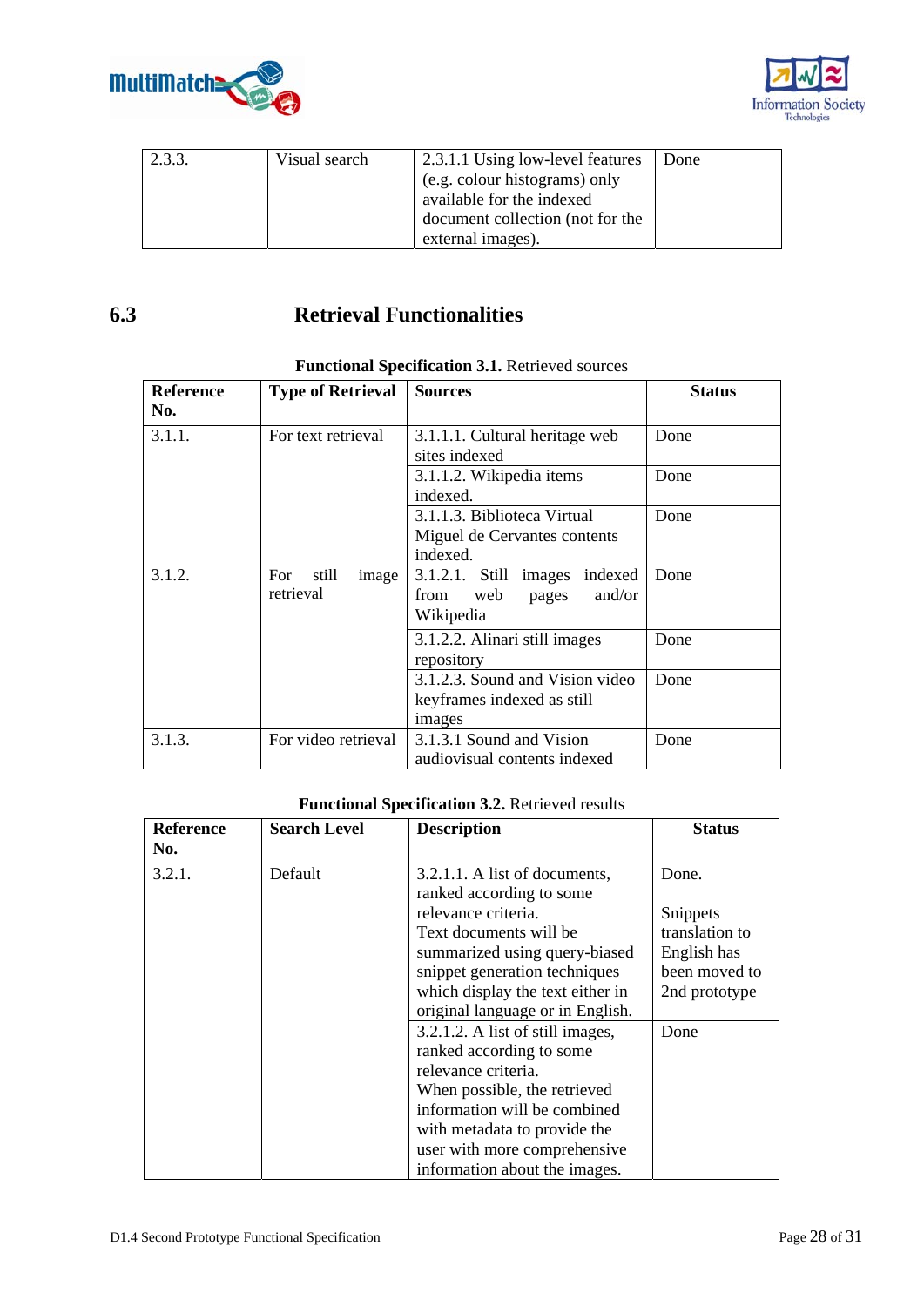



|        |             | 3.2.1.3. A list of videos, ranked<br>according to some relevance<br>criteria<br>When possible, the retrieved<br>information will be combined<br>with metadata to provide the<br>user with more comprehensive<br>information about the videos. | Done |
|--------|-------------|-----------------------------------------------------------------------------------------------------------------------------------------------------------------------------------------------------------------------------------------------|------|
| 3.2.2. | Specialized | 3.2.2.1. The image search<br>service will provide the user<br>with a image list, ranked<br>according some relevance<br>criteria<br>Direct access to image<br>thumbnails, original images and<br>sources of the images will be<br>provided     | Done |
|        |             | 3.2.2.2. The video search service<br>will provide the user with a<br>video list, ranked according to<br>some relevance criteria,                                                                                                              | Done |

## **6.4 Interface Functionalities**

| <b>Reference</b><br>No. | <b>Search Level</b> | <b>Interface</b>                                                                              | <b>Status</b> |
|-------------------------|---------------------|-----------------------------------------------------------------------------------------------|---------------|
| 4.1.1.                  | Default             | 4.1.1.1. Web based Interface for<br>default search level                                      | Done          |
|                         |                     | 4.1.1.2. Application<br>Programming Interface for<br>default search level                     | Done          |
| 4.1.2.                  | Specialized         | 4.1.2.1. Web based interface for<br>specialized search Level<br>(images, video and browsing). | Done          |
|                         |                     | 4.1.2.2.<br>Application<br>Programming<br>Interface<br>for<br>specialized search level.       | Done          |

### **Functional Specification 4.1.** Interfaces provided

#### **Functional Specification 4.2.** Accessing functionalities

| Reference<br>No. | <b>Accessing Level</b> | <b>Description</b>                                                                                                  | <b>Status</b>                                                |
|------------------|------------------------|---------------------------------------------------------------------------------------------------------------------|--------------------------------------------------------------|
| 4.2.1.           | Anonymous              | Perform searches on any of the<br>defined search levels but without<br>advanced features such as search<br>history. | Partially Done.<br>Finalisation<br>moved to 2nd<br>prototype |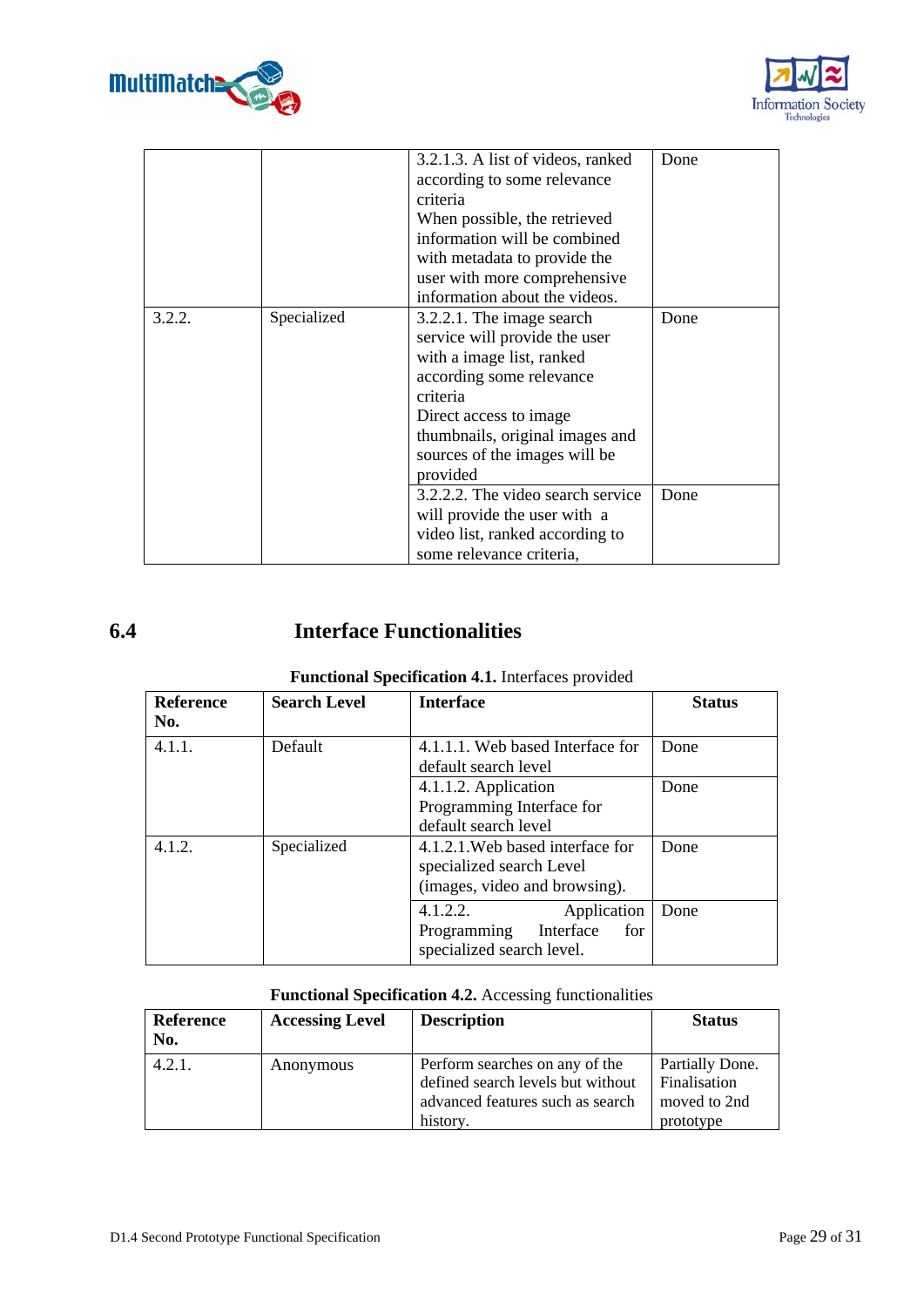



| 4.2.2. | Registered | 4.2.2.1. Search history                                      | Partially Done.<br>Finalisation<br>moved to<br>2nd<br>prototype |
|--------|------------|--------------------------------------------------------------|-----------------------------------------------------------------|
|        |            | of<br>4.2.2.2.<br>Manual<br>setting<br>language preferences. | Partially Done.<br>Finalisation<br>moved to 2nd<br>prototype    |
|        |            | 4.2.2.3. Automatic setting of<br>user's preferred languages  | Partially Done.<br>Finalisation<br>moved to 2nd<br>prototype    |

### **Functional Specification 4.3.** Browsing functionalities

| Reference No. | <b>Functionality</b>                                                                                                                                                                                                                             | <b>Status</b>                                             |
|---------------|--------------------------------------------------------------------------------------------------------------------------------------------------------------------------------------------------------------------------------------------------|-----------------------------------------------------------|
| 4.3.1.        | Visualization of words most frequent in the<br>collection (e.g. term cloud facility).                                                                                                                                                            | Moved to 2nd<br>prototype                                 |
| 4.3.2.        | The user will be able to explore the collection<br>via overview (e.g. a display or collage of items<br>randomly chosen from the collection)                                                                                                      | Moved to 2nd<br>prototype                                 |
| 4.3.3.        | The user will be able to browse the<br>collection, when possible, by categories,<br>based on pre-existing metadata information<br>(i.e. this facility will be only available for<br>specific contents indexed in MultiMatch<br>first prototype). | Partially done,<br>Finalisation moved<br>to 2nd prototype |

## **Functional Specification 4.4.** Language facilities

| Reference No. | <b>Functionality</b>                         | <b>Status</b> |
|---------------|----------------------------------------------|---------------|
| 4.4.1.        | The user will be able to retrieve documents  | Done          |
|               | in the language of the query as well as      |               |
|               | others (CLIR)                                |               |
| 4.4.2.        | The user's query will be translated into the | Done          |
|               | other languages of the project and suitable  |               |
|               | matches will be identified                   |               |
| 4.4.3.        | The user will be able to view possible       | Done          |
|               | translations (in the case of an ambiguous    |               |
|               | term) and select the preferred version       |               |
| 4.3.4.        | Users can view results in languages besides  | Moved to 2nd  |
|               | their preferred language. The presentation   | prototype     |
|               | mode can be based on preference (e.g. user   |               |
|               | can elect to display a summary of the        |               |
|               | document in both original language and       |               |
|               | translated version, if necessary.)           |               |

## **Functional Specification 4.5.** Presentation and organization facilities

| Reference No. | <b>Functionality</b>                                                                          | <b>Status</b>                   |
|---------------|-----------------------------------------------------------------------------------------------|---------------------------------|
| 4.5.1.        | Results will be displayed in an arrangement<br>that is deemed to be preferred by users (e.g., | Partially done,<br>Finalisation |
|               | in a grid, slideshow format, etc.)                                                            | moved to 2nd                    |